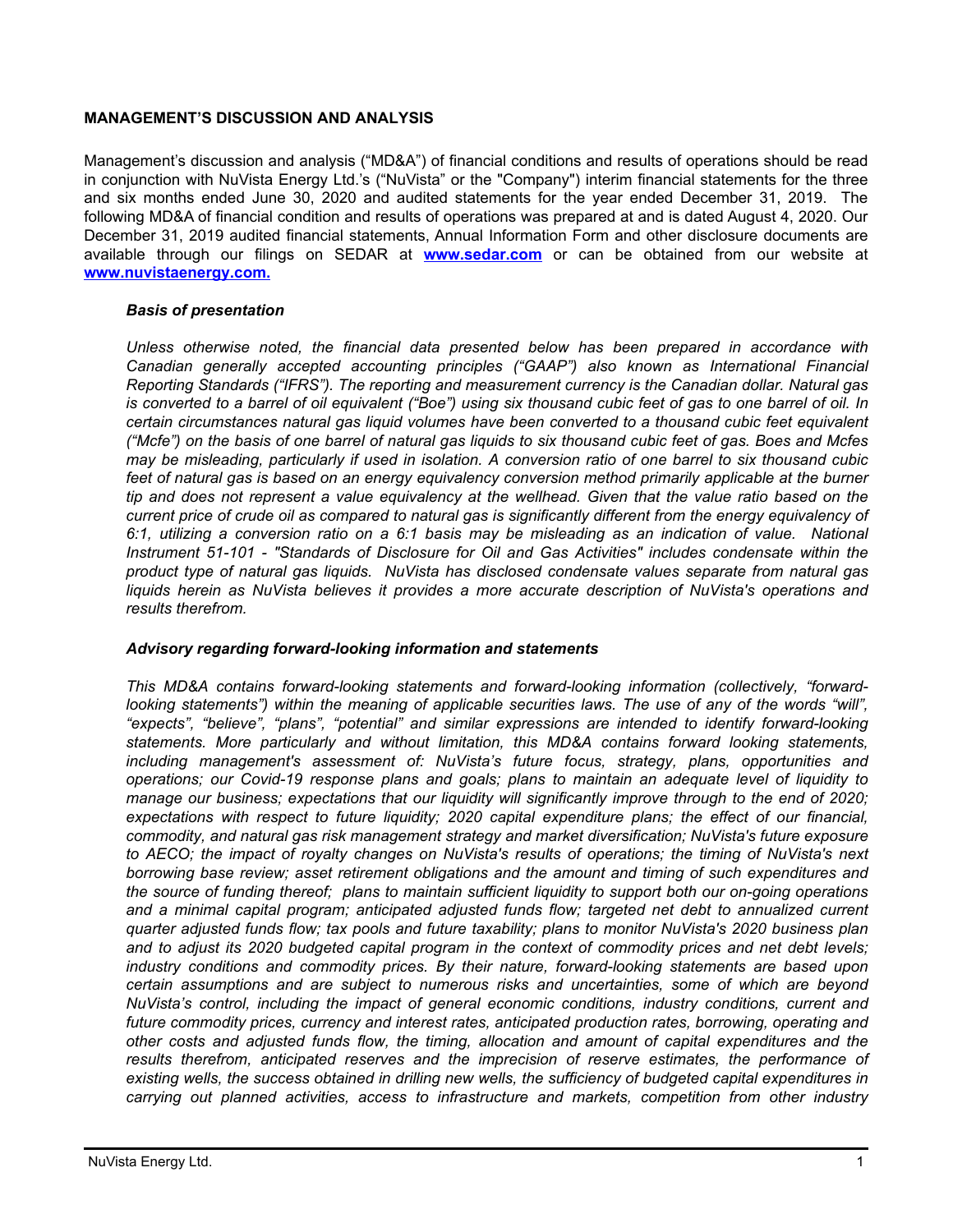*participants, availability of qualified personnel or services and drilling and related equipment, stock market volatility, effects of regulation by governmental agencies including changes in environmental regulations, tax laws and royalties; the ability to access sufficient capital from internal sources and bank and equity markets; and including, without limitation, those risks considered under "Risk Factors" in our Annual Information Form. Readers are cautioned that the assumptions used in the preparation of such information, although considered reasonable at the time of preparation, may prove to be imprecise and, as such, undue reliance should not be placed on forward-looking statements. NuVista's actual results, performance or achievement could differ materially from those expressed in, or implied by, these forward-looking statements, or if any of them do so, what benefits NuVista will derive therefrom. NuVista has included the forward-looking statements in this MD&A in order to provide readers with a more complete perspective on NuVista's future operations and such information may not be appropriate for other purposes. NuVista disclaims any intention or obligation to update or revise any forward-looking statements, whether as a result of new information, future events or otherwise, except as required by law.*

# *Non-GAAP measurements*

*Within the MD&A, references are made to terms commonly used in the oil and natural gas industry. Management uses "adjusted funds flow", "adjusted funds flow per share", "operating netback", "corporate netback", "capital expenditures", "free adjusted funds flow" and "net debt" to analyze performance and leverage. These terms do not have any standardized meaning prescribed by IFRS and therefore may not be comparable to similar measures presented by other companies where similar terminology is used. For further information refer to the section "Non-GAAP measures" within this MD&A. Free adjusted funds flow is forecast adjusted funds flow less capital expenditures required to maintain production.* 

# *Description of business*

NuVista is an exploration and production company actively engaged in the development, delineation and production of condensate, natural gas liquids ("NGL"), oil, and natural gas reserves in the Western Canadian Sedimentary Basin. NuVista's focus is on the scalable and repeatable condensate rich Montney formation in the Alberta Deep Basin ("Wapiti Montney"). The common shares of NuVista trade on the Toronto Stock Exchange ("TSX") under the symbol NVA.

# *Quarter highlights, current market conditions, and outlook*

In March 2020, the World Health Organization declared COVID-19 to be a pandemic. Responses to the spread of COVID-19 have resulted in a sudden decline in economic activity and a significant increase in economic uncertainty. In addition, oil prices have declined dramatically due to the global oil price war and decline in demand due to COVID-19. These events have resulted in a volatile and challenging economic environment which has adversely affected NuVista's operational results and financial position.

In these unprecedented times, NuVista is focused on two key factors. Firstly, in light of the COVID-19 pandemic, providing a safe environment for all our employees, contractors and for the residents of the communities in which we reside and operate. Secondly, maintaining an adequate level of liquidity to manage our business.

NuVista's Covid-19 business continuity plan is in place and is operating very well. All staff have work-from-home technology capability, and a backup plan is in place to ensure minimum crews for safe field and facility operations in the event the sickness escalates. We have begun returning staff to the office as part of this plan in accordance with Alberta Health guidelines, and we expect to reach approximately 85% office attendance by mid August.

In response to significantly weaker commodity prices in the second quarter and our focus on maximizing the economic value of what we produce and sell, NuVista curtailed production, with second quarter production averaging 50,922 Boe/d, which was significantly lower than our capability of over 60,000 Boe/d. Capital expenditures were also limited at \$21 million for the quarter, with the majority spent only on completing the drilling and completion of pads which were ongoing at the end of the first quarter, when the crisis became acute.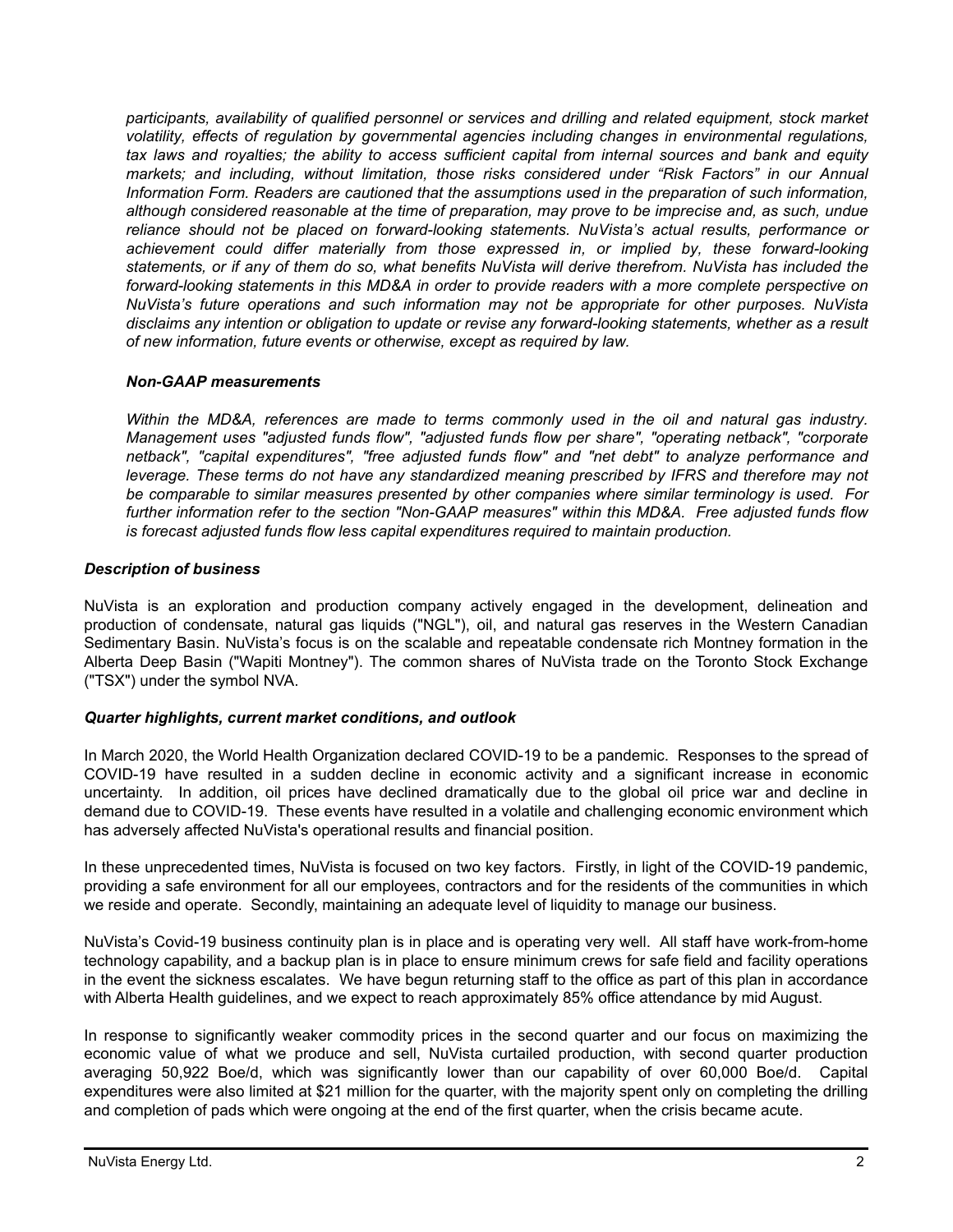During the second quarter, revenues were significantly impacted by a decline in all commodity pricing, with average petroleum and natural gas revenue of \$14.54/Boe declining by 54% from \$31.39/Boe in the prior year comparative quarter. The commodity price decline was most significant in the average realized condensate price of \$22.46/Bbl, which was impacted by a significant decline in WTI pricing along with a blow out in condensate differential, declining 69% from the prior comparative period where the average realized price was \$73.29/Bbl. This material decline in condensate pricing was the largest contributing factor to adjusted funds flow of \$15 million for the quarter being 77% below \$64 million in the second quarter of 2019. Adjusted funds flow for the quarter was positively impacted and supported by realized gains on financial derivative contracts, higher gas cost allowance credits resulting in lower royalty expense, and reduced G&A expense from a reduction in staff salaries and subsidies received from the Canadian Emergency Wage Subsidy program.

During May, in the midst of the uncertain COVID19 environment, NuVista's credit facility capacity was successfully redetermined at \$475 million. In light of unusually low and volatile oil, condensate, and natural gas prices, NuVista is currently focused on maximizing liquidity and paying down debt. For the remaining six months of 2020, NuVista plans to incur minimal capital expenditures of approximately \$15 to \$25 million which is significantly less than our anticipated adjusted funds flow at strip pricing over the same time period. As a result, our net debt is expected to decrease by approximately \$55-\$60 million from June 30, 2020 to the end of 2020. At June 30, 2020, NuVista had drawn \$429 million on its credit facility. Additionally, NuVista has \$220 million in senior unsecured notes that mature March 2, 2023, providing financial flexibility and certainty with a competitive fixed coupon and remaining 3 year term. NuVista's debt to adjusted funds flow ratio (trailing 12 months) was 3.2x at the end of the second quarter. This is temporarily above our target of 1.5x, hence the focus upon significant debt reduction via free adjusted funds flow.

The onset of COVID-19 and the commodity price war of early 2020 have caused unprecedented reduction and volatility in the demand and prices for WTI oil, condensate, and natural gas. The worldwide and North American industry response has included massive cuts to capital programs, leading to significant destruction of future anticipated supply volumes. Worldwide production supply declines are expected to continue while demand recovers. As such, we anticipate that strip prices for WTI oil, condensate, and Nymex natural gas will continue to improve with time.

NuVista is fortunate that we are well hedged for 2020 in accordance with our normal practices. In aggregate, approximately 40% of forecast condensate & oil production is protected for the rest of 2020, utilizing swaps at a WTI floor price of C\$76.12/Bbl and a further 30% has some protection by three way collars. Approximately 65% of forecast natural gas production is hedged for July to October 2020 at C\$1.92/Mcf (hedged and exported volumes converted to an AECO equivalent price). All volume percentages refer to NuVista production net of royalty volumes. We note the positive revenue impact of the condensate & oil and natural gas hedges, both physical and financial, is approximately \$29 million for the rest of the year using June 30, 2020 strip prices.

As planned, the 15 new wells which were drilled and brought onstream in the first quarter are expected to allow us to offset production declines and therefore achieve 2020 average production of approximately 50,000 Boe/d without any material capital spending through the remainder of this year.

In light of the current low and volatile oil price environment, NuVista continues to significantly limit capital spending. Maintaining liquidity and balance sheet strength is our top priority during these unprecedented times. Capital spending guidance for 2020 is unchanged, in the range of \$165 - \$175 million, including \$15 - \$25 million during the second half of 2020. Adjusted funds flow at current strip prices is expected in the range of \$75 - \$80 million for the second half of 2020, allowing free adjusted funds flow of \$55 - \$60 million to be directed towards the reduction of debt.

NuVista's well and facility capability exceeded 60,000 Boe/d in the second quarter. The company restricted production to 50,922 Boe/d during the second quarter however, as a result of the excessively low pricing experienced during parts of the quarter. Indeed, current and future strip pricing has already recovered significantly. NuVista intends to maintain production at approximately 48,000 to 50,000 Boe/d for the third and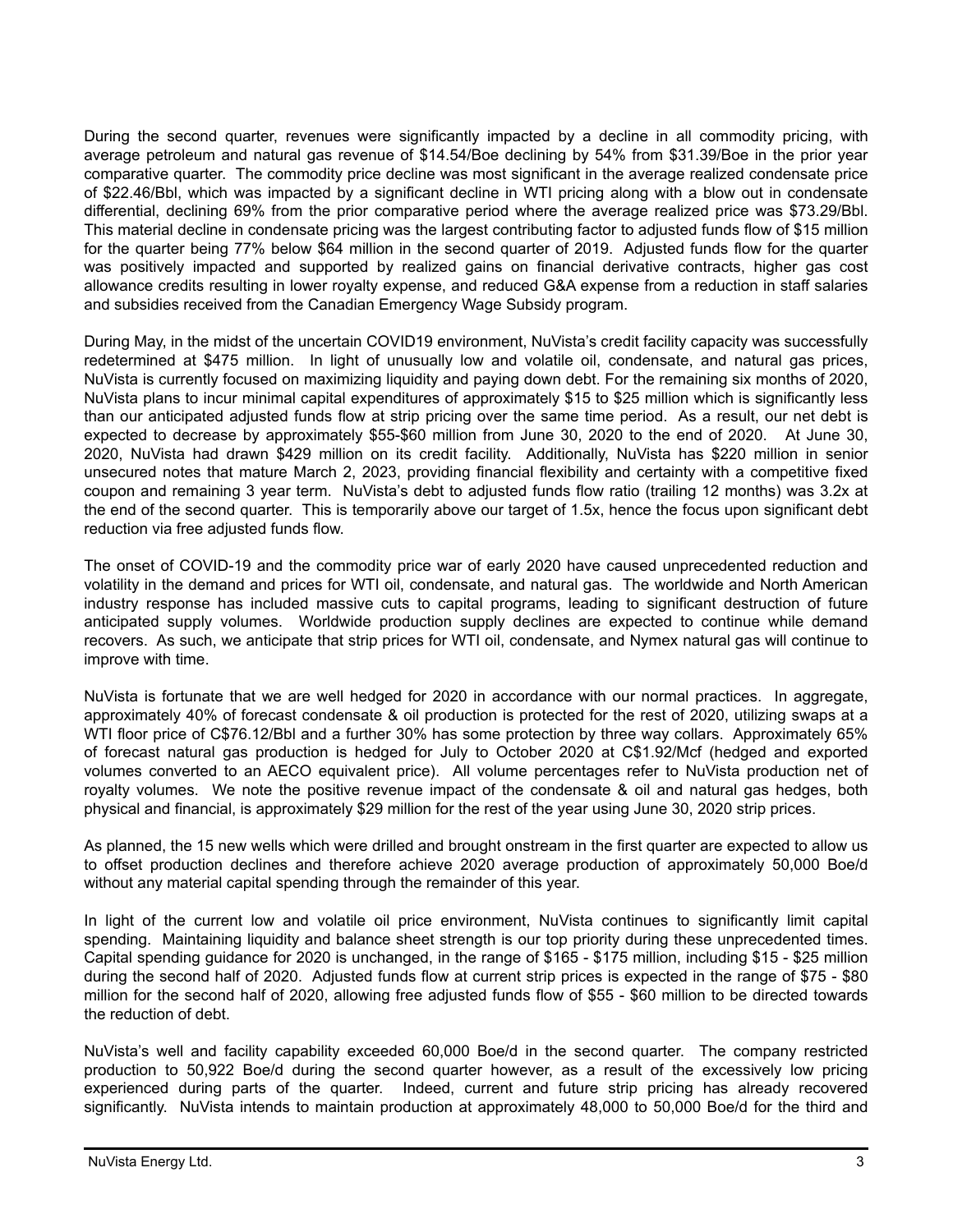fourth quarters of 2020, in order to maintain annual production at approximately 50,000 Boe/d. We anticipate that all wells will be fully online before the end of the third quarter, at which point natural declines will continue, entering 2021 with a favorable and moderated base annual decline of approximately 30%. We anticipate providing guidance on our 2021 plans this fall.

# *Operations activity*

|                                                 | Three months ended June 30 |          | Six months ended June 30 |           |  |
|-------------------------------------------------|----------------------------|----------|--------------------------|-----------|--|
| Number of wells                                 | 2020                       | 2019     | 2020                     | 2019      |  |
| Wells drilled - gross (net) $(1)$               | 4 (4.0)                    | 11(11.0) | 22(22.0)                 | 26 (26.0) |  |
| Wells completed - gross (net) $(2)$             | 0(0.0)                     | 9(9.0)   | 15(15.0)                 | 24 (24.0) |  |
| Wells brought on production - gross (net) $(3)$ | 6(6.0)                     | 11(10.9) | 15 (15.0)                | 20(19.7)  |  |

(1) Based on rig release date.  $(2)$  Based on frac end date.

 $^{(3)}$  Based on first production date of in-line test or on production and tied-in to permanent facilities.

For the three months ended June 30, 2020, NuVista drilled 4 (4.0) Montney condensate rich natural gas wells compared to 11 (11.0) wells in the comparable period of 2019. For the six months ended June 30 2020, NuVista drilled 22 (22.0) Montney condensate rich natural gas wells compared to 26 (26.0) wells in the comparable period of 2019**.**

All wells in 2020 and 2019 were drilled with a 100% success rate.

# *Production*

|                                          |         | Three months ended June 30 | Six months ended June 30 |         |         |          |
|------------------------------------------|---------|----------------------------|--------------------------|---------|---------|----------|
|                                          | 2020    | 2019                       | % Change                 | 2020    | 2019    | % Change |
| Natural gas (Mcf/d)                      | 187,119 | 180,589                    | 4                        | 187.964 | 169,965 | 11       |
| Condensate & oil (Bbls/d)                | 14.231  | 14,951                     | (5)                      | 14,783  | 13,858  |          |
| NGLs (Bbls/d)                            | 5,504   | 5,342                      | 3                        | 5,391   | 4,947   | 9        |
| Total (Boe/d)                            | 50.922  | 50,391                     |                          | 51.501  | 47,133  | 9        |
| Condensate, oil & NGLs weighting (1) (2) | 39%     | 40%                        |                          | 39%     | 40 %    |          |
| Condensate & oil weighting $(2)$         | 28%     | 30%                        |                          | 29 %    | 29 %    |          |

 $(1)$  NGLs include butane, propane and ethane.

<sup>(2)</sup> Product weighting is based on total production.

Production for the three and six months ended June 30, 2020 increased 1% and 9% respectively over the comparative periods of 2019 as a result of production increases from continued successful drilling of Montney wells and production associated with the startup of the Pipestone South compressor station in late September 2019.

NuVista continues to closely monitor liquidity in this weak commodity price environment and in an effort to maximize value, NuVista curtailed production during the second quarter. Second quarter production of 50,922 Boe/d remained consistent with first quarter 2020 production of 52,080 Boe/d, which is significantly lower than our capability for the quarter of over 60,000 Boe/d.

Condensate & oil volume weighting of 28% in the second quarter was consistent with prior year comparative periods, and slightly lower than capability due to the deliberate restriction of high condensate wells.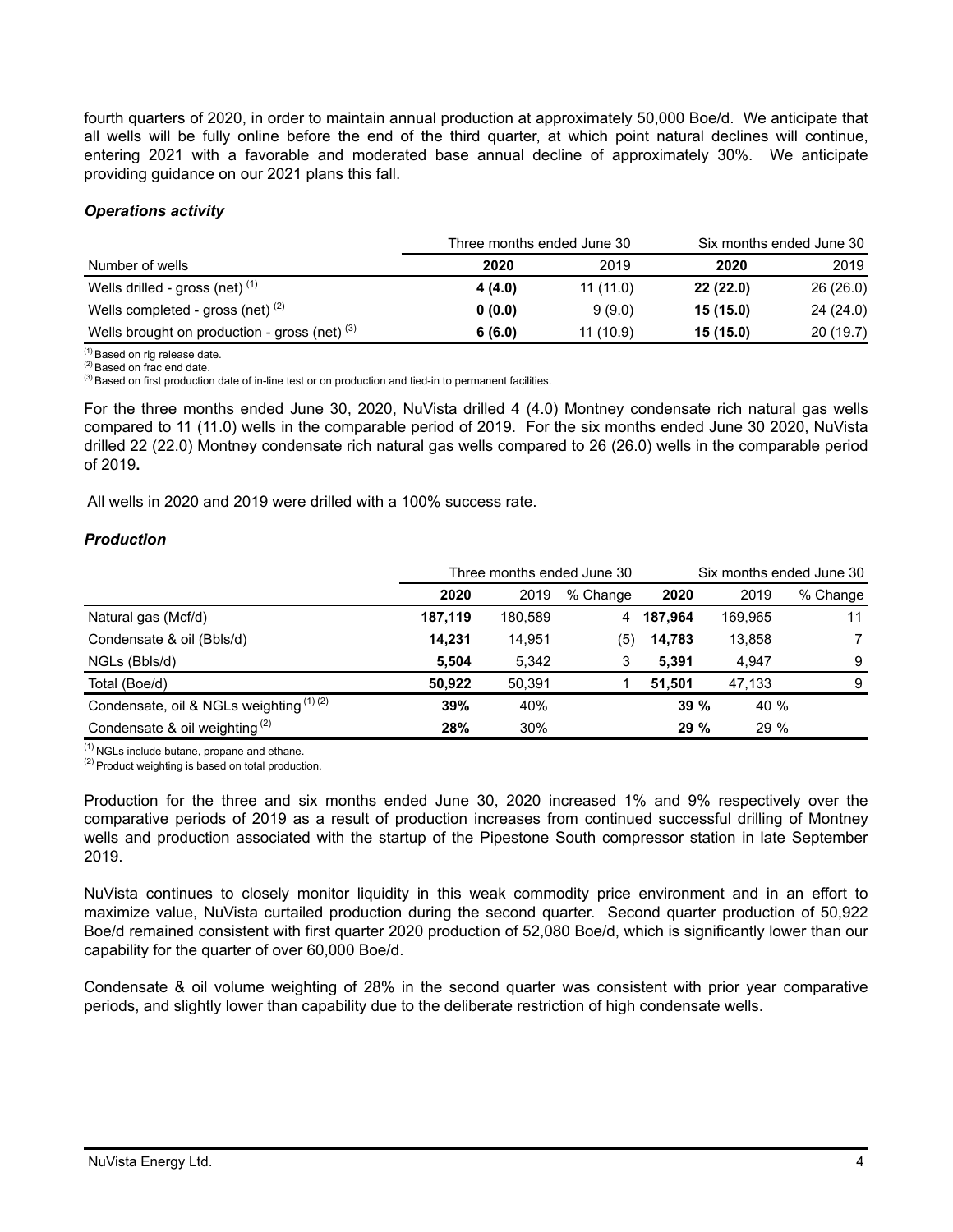# *Pricing*

|                                                       | Three months ended June 30 |        |          | Six months ended June 30 |        |          |
|-------------------------------------------------------|----------------------------|--------|----------|--------------------------|--------|----------|
|                                                       | 2020                       | 2019   | % change | 2020                     | 2019   | % change |
| Realized selling prices (1),(2)                       |                            |        |          |                          |        |          |
| Natural gas (\$/Mcf)                                  | 1.98                       | 2.39   | (17)     | 2.21                     | 3.11   | (29)     |
| Condensate & oil (\$/Bbl)                             | 22.46                      | 73.29  | (69)     | 40.67                    | 68.98  | (41)     |
| NGLs (\$/Bbl)                                         | 9.31                       | 10.13  | (8)      | 9.68                     | 16.59  | (42)     |
| Barrel of oil equivalent (\$/Boe)                     | 14.54                      | 31.39  | (54)     | 20.76                    | 33.22  | (38)     |
| <b>Benchmark pricing</b>                              |                            |        |          |                          |        |          |
| Natural gas - AECO 5A daily index (Cdn\$/Mcf)         | 1.99                       | 1.03   | 93       | 2.01                     | 1.83   | 10       |
| Natural gas - AECO 7A monthly index (Cdn\$/Mcf)       | 1.91                       | 1.17   | 63       | 2.03                     | 1.56   | 30       |
| Natural gas - NYMEX (monthly) (US\$/MMbtu)            | 1.72                       | 2.64   | (35)     | 1.83                     | 2.89   | (37)     |
| Natural gas - Chicago Citygate (monthly) (US\$/MMbtu) | 1.63                       | 2.45   | (33)     | 1.79                     | 2.89   | (38)     |
| Natural gas - Dawn (daily) (US\$/MMbtu)               | 1.63                       | 2.34   | (30)     | 1.69                     | 2.63   | (36)     |
| Natural gas - Malin (monthly) (US\$/MMbtu)            | 1.52                       | 2.18   | (30)     | 1.89                     | 3.03   | (38)     |
| Oil - WTI (US\$/BbI)                                  | 27.84                      | 59.81  | (53)     | 37.01                    | 57.36  | (35)     |
| Oil - Edmonton Par - (Cdn\$/Bbl)                      | 29.46                      | 73.57  | (60)     | 40.58                    | 70.00  | (42)     |
| Condensate - Condensate @ Edmonton (Cdn\$/Bbl)        | 30.70                      | 74.72  | (59)     | 46.27                    | 70.92  | (35)     |
| Condensate - Average C5-WTI differential (US\$/BbI)   | (5.55)                     | (3.97) | 40       | (2.69)                   | (4.19) | (36)     |
| Exchange rate - (Cdn\$/US\$)                          | 1.39                       | 1.34   | 4        | 1.37                     | 1.33   | 3        |

<sup>(1)</sup> Prices exclude price risk management realized and unrealized gains and losses on financial derivative commodity contracts but includes gains and losses on physical sale contracts and natural gas price diversification.

(2) Prospective January 1, 2020, the average condensate and NGLs selling price is net of fractionation fees and excludes pipeline tariffs that prior to January 1, 2020 were reported net of the selling price. These pipeline tariffs are now included within transportation expenses. Prior year comparatives have been reclassified to conform with current year presentation. For the three and six months ended June 30, 2020, the amount of pipeline tariffs that would have previously been classified net of revenues and is now included in transportation expenses was \$7.5 million and \$14.6 million respectively (2019 - \$6.2 million and \$11.6 million).

The WTI benchmark averaged US\$27.84/Bbl in the second quarter of 2020, 53% below the second quarter of last year and 40% below the first quarter of this year which averaged US\$46.17/Bbl. The outbreak of the coronavirus created a sudden sharp drop in oil demand globally and very weak prices in the second quarter. In April, OPEC and other nations agreed to a 9.7 million Bbl/d production cut to stabilize the global oil market. In June 2020, these cuts were extended for the month of July. Subsequently an agreement was reached to reduce the cuts to 7.7 million starting in August and continue through to December 2020. In the second quarter, North American oil producers immediately began curtailing production with the fall in oil prices, including a significant amount of heavy oil in Canada. This created a significant temporary drop in demand for condensate and pressured condensate prices. Condensate differentials have subsequently improved as the market normalized and as some of the heavy oil production has been brought back online. Condensate prices continued to outperform other liquid prices with the Edmonton marker averaging C\$30.70/Bbl for the quarter.

NYMEX gas prices were down 12% compared to the first quarter of 2020 averaging US\$1.72/MMbtu. A warm winter in many of the key US heating markets meant storage entered the spring at elevated levels. The US increased their LNG export capacity to almost 10 Bcf/d but the onset of the coronavirus reduced demand and exports to approximately 3 Bcf/d by the end of the second quarter. A strong power market and declining US supply has played a role in balancing the market but prices remain weak. A return of LNG exports and continued declining US production should improve prices later this year.

AECO gas prices averaged \$1.91/Mcf in the second quarter of 2020 representing a decrease of 11% from \$2.14/ Mcf in the first quarter of 2020 but a 63% increase from the second quarter of 2019. Extremely low storage levels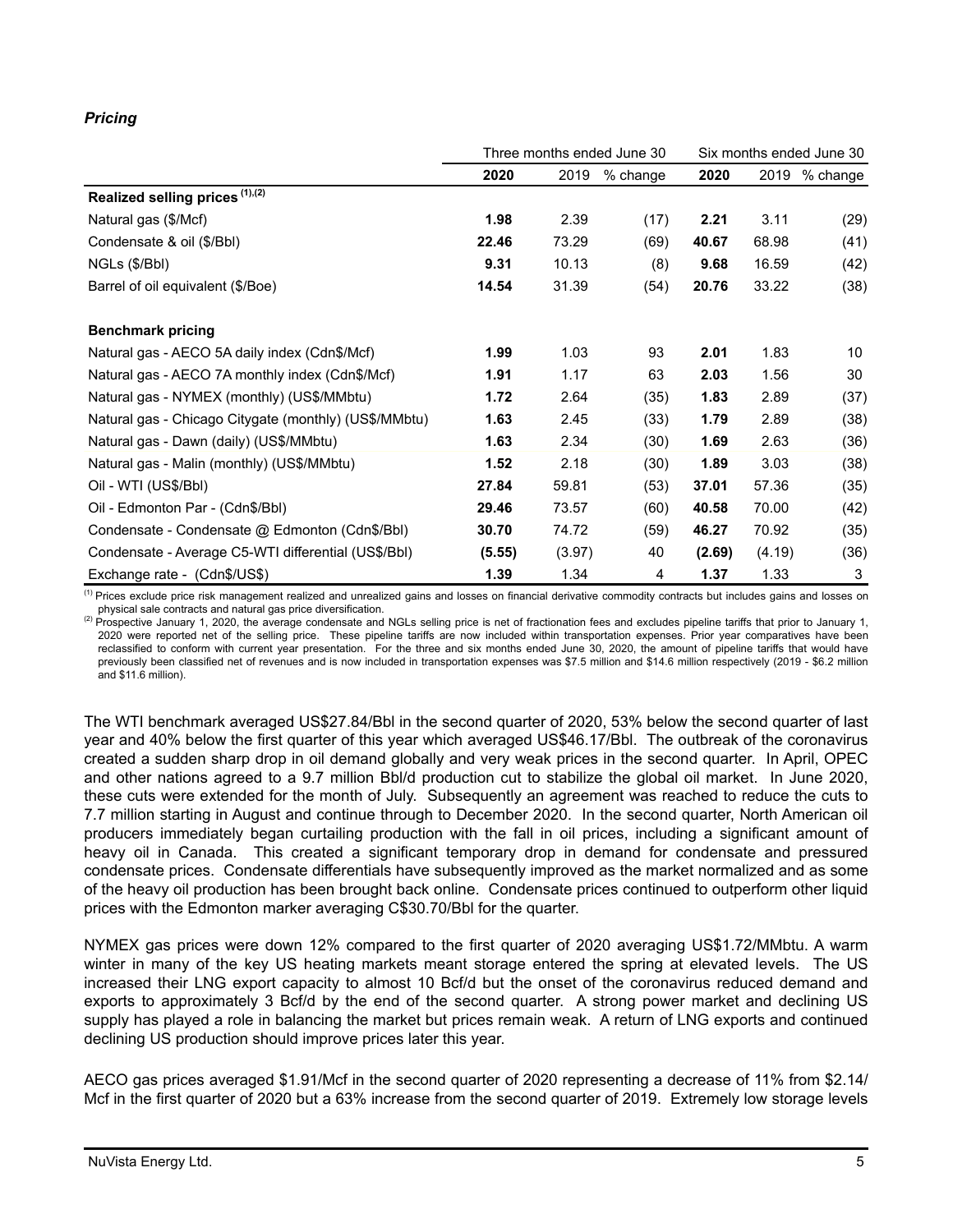in Alberta coupled with the continued buildout of the Nova system has allowed for stronger AECO prices relative to the other natural gas benchmark prices.

#### *Revenue*

#### *Petroleum and natural gas revenues*

|                                          | Three months ended June 30 |                 |         |                 |         | Six months ended June 30 |         |                 |  |
|------------------------------------------|----------------------------|-----------------|---------|-----------------|---------|--------------------------|---------|-----------------|--|
|                                          | 2020                       |                 | 2019    |                 | 2020    |                          |         | 2019            |  |
| (\$ thousands, except % amounts)         | Ð                          | $%$ of<br>total | \$      | $%$ of<br>total | D       | $%$ of<br>total          |         | $%$ of<br>total |  |
| Natural gas <sup>(1)</sup>               | 33,657                     | 50              | 39.308  | 27              | 75.641  | 39                       | 95.565  | 34              |  |
| Condensate & oil                         | 29.080                     | 43              | 99.716  | 69              | 109.411 | 56                       | 173.015 | 61              |  |
| NGLs <sup>(2)</sup>                      | 4,662                      |                 | 4.924   | 3               | 9.500   | 5                        | 14.856  | 5               |  |
| Total petroleum and natural gas revenues | 67,399                     |                 | 143.948 |                 | 194.552 |                          | 283.436 |                 |  |

<sup>(1)</sup> Natural gas revenue includes price risk management gains and losses on physical delivery sale contracts. For the three and six months ended June 30, 2020, our physical delivery sales contracts resulted in losses of \$3.1 million and \$3.2 million respectively (2019 – \$2.4 million gain and \$1.8 million gain).

(2) Includes butane, propane, ethane and an immaterial amount of sulphur revenue.

For the three months ended June 30, 2020, petroleum and natural gas revenues decreased 53% from the comparable period of 2019, due primarily to a 54% decrease in average per Boe realized price, partially offset by a 1% increase in production for the quarter.

For the six months ended June 30, 2020, petroleum and natural gas revenue decreased 31% over the comparable period of 2019, due primarily to a 38% decrease in average per Boe realized price, offset by a 9% increase in production.

Condensate & oil volumes averaged 28% of total production in the second quarter of 2020, contributing to 43% of total petroleum and natural gas revenues.

A breakdown of natural gas revenue is as follows:

|                                                            | Three months ended June 30 |        |        |        | Six months ended June 30 |        |        |        |
|------------------------------------------------------------|----------------------------|--------|--------|--------|--------------------------|--------|--------|--------|
|                                                            | 2020                       |        | 2019   | 2020   |                          |        | 2019   |        |
| (\$ thousands, except per unit amounts)                    | S                          | \$/Mcf | \$     | \$/Mcf | S                        | \$/Mcf | S      | \$/Mcf |
| Natural gas revenue - AECO reference price (1)             | 32,746                     | 1.91   | 19.041 | 1.17   | 68,551                   | 2.03   | 46.335 | 1.53   |
| Heat/value adjustment <sup>(2)</sup>                       | 2,706                      | 0.16   | 1.746  | 0.11   | 5.351                    | 0.16   | 4.093  | 0.13   |
| Transportation revenue (3)                                 | 6.970                      | 0.41   | 7,233  | 0.44   | 13.999                   | 0.41   | 14,522 | 0.48   |
| Natural gas market diversification revenue (loss)          | (5,618)                    | (0.32) | 8,844  | 0.52   | (9,080)                  | (0.30) | 28.819 | 0.91   |
| AECO physical delivery sales contract gains (losses) $(4)$ | (3, 147)                   | (0.18) | 2,444  | 0.15   | (3, 180)                 | (0.09) | 1,796  | 0.06   |
| Total natural gas revenue                                  | 33.657                     | 1.98   | 39.308 | 2.39   | 75.641                   | 2.21   | 95.565 | 3.11   |

(1) Average AECO 7A monthly index.

(2) Based on NuVista's historical adjustment of 9-10%.

<sup>(3)</sup> Cost of gas transportation from the transfer of custody sales point to the final sales point.

<sup>(4)</sup> Excludes price risk management realized and unrealized gains and losses on financial derivative commodity contracts but includes gains and losses on physical sale contracts.

For the three months ended June 30, 2020, natural gas revenue decreased 14% from the comparable period of 2019, due to a 17% decrease in realized selling prices offset by a 4% increase in production. For the six months ended June 30, 2020, natural gas revenue decreased 21% from the comparable period of 2019, due primarily to a a 29% decrease in realized selling prices offset by a 11% increase in production.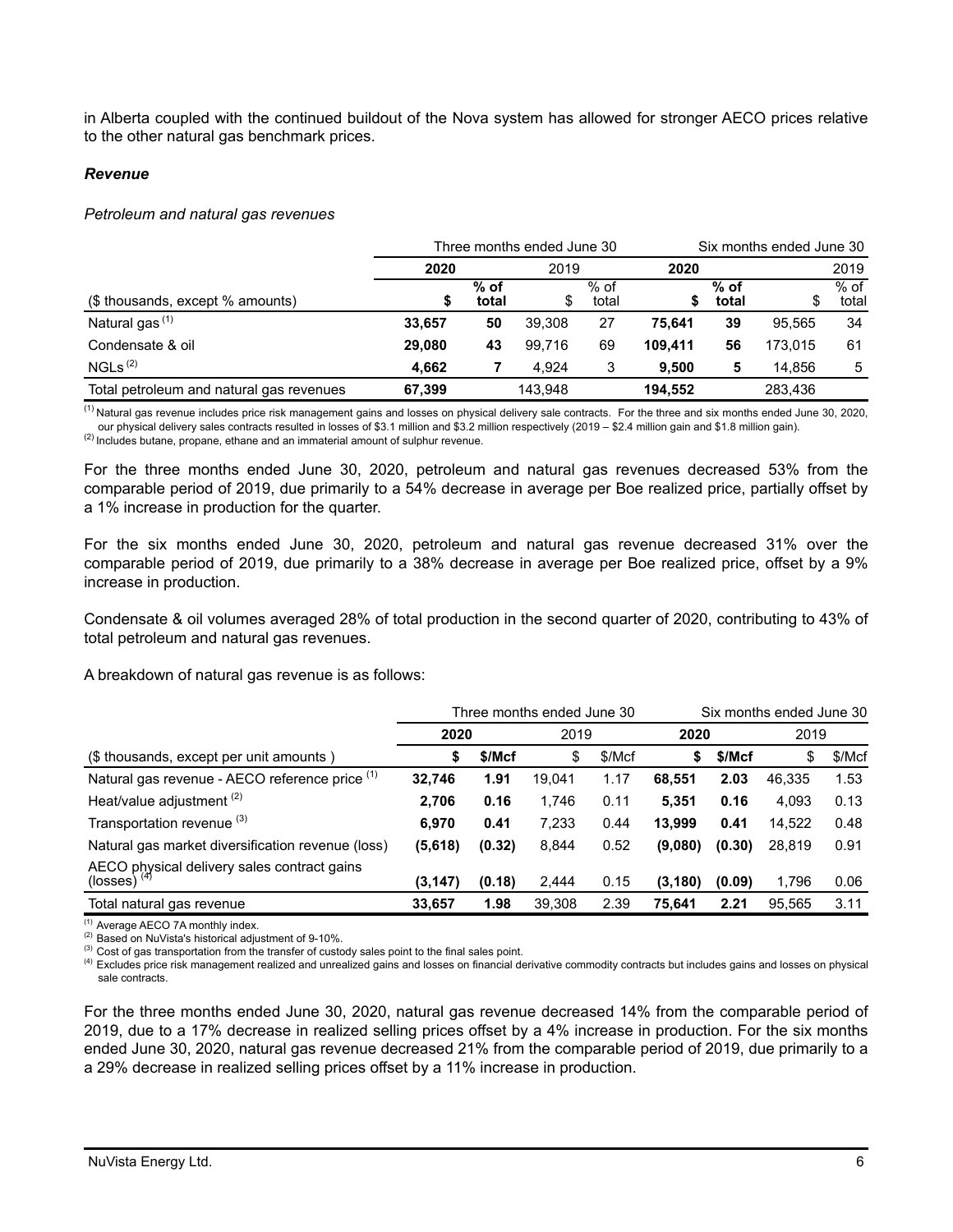|                             |         | Three months ended June 30 |      | Six months ended June 30 |  |
|-----------------------------|---------|----------------------------|------|--------------------------|--|
|                             | 2020    | 2019                       | 2019 | 2018                     |  |
| AECO physical deliveries    | 54 %    | 45%                        | 48 % | 39%                      |  |
| Dawn physical deliveries    | 14%     | $23\%$                     | 19%  | 25%                      |  |
| Malin physical deliveries   | $20 \%$ | $20\%$                     | 21%  | 22%                      |  |
| Chicago physical deliveries | 12%     | $12 \%$                    | 12%  | $14\%$                   |  |

The Company's second quarter physical natural gas sales portfolio was based on the following physical fixed price contracts or physical market deliveries:

NuVista receives a premium to the AECO spot gas price due to the higher heat content of its natural gas production. Price risk is also mitigated by the various gas marketing and transportation arrangements that the Company has in place to diversify and gain exposure to alternative natural gas markets in North America. For the three months ended June 30, 2020, the Company delivered 54% of its gas to AECO of which 29% was under AECO physical fixed price delivery sales contracts. NuVista delivered approximately 14% of its natural gas production to Dawn, 20% to Malin, and 12% to Chicago.

NuVista's exposure to AECO floating prices was limited to approximately 25% of volumes in the second quarter of 2020 as a result of this market egress, and the inclusion of pre-existing physical and financial delivery sales contracts. NuVista's existing contracts for firm transportation on export pipelines coupled with the financial NYMEX basis natural gas sales price derivative contracts will result in long term price diversification and exposure to AECO floating pricing limited to approximately 10%-25% of volumes in 2020 and beyond.

Excluding the impact of realized gains (losses) on physical sales contracts, the average selling price for natural gas for the three and six months ended June 30, 2020 was \$2.16/Mcf and \$2.30/Mcf respectively, compared to \$2.24/Mcf and \$3.05/Mcf for the comparative periods of 2019, and \$2.45/Mcf in the first quarter of 2020.

# *Condensate & oil revenue*

For the three months ended June 30, 2020, condensate & oil revenue decreased 71% over the comparable period of 2019 due to a 69% decrease in the average realized selling price and a 5% decrease in production. For the six months ended June 30, 2020, condensate & oil revenue decreased 37% over the comparable period of 2019, due primarily to a 41% decrease in the average realized selling price, partially offset by a 7% increase in production.

Historically, strong demand for condensate & oil in Alberta results in benchmark condensate prices at Edmonton trading at a premium to Canadian light oil prices. NuVista's realized condensate & oil prices include adjustments for fractionation fees and quality differentials. Condensate & oil realized selling prices averaged \$22.46/Bbl and \$40.67/Bbl in the three and six months ended June 30, 2020, a decrease of 69% and 41% from \$73.29/Bbl and \$68.98/Bbl for the comparable periods of 2019.

# *NGL revenue*

For the three months ended June 30, 2020, NGL revenue decreased 5% over the comparable period of 2019, due to a 8% decrease in the average realized selling price, partially offset by a 3% increase in production. For the six months ended June 30, 2020, NGL revenue decreased 36% over the comparable period of 2019, due primarily to a 42% decrease in the average realized selling price, partially offset by a 10% increase in production.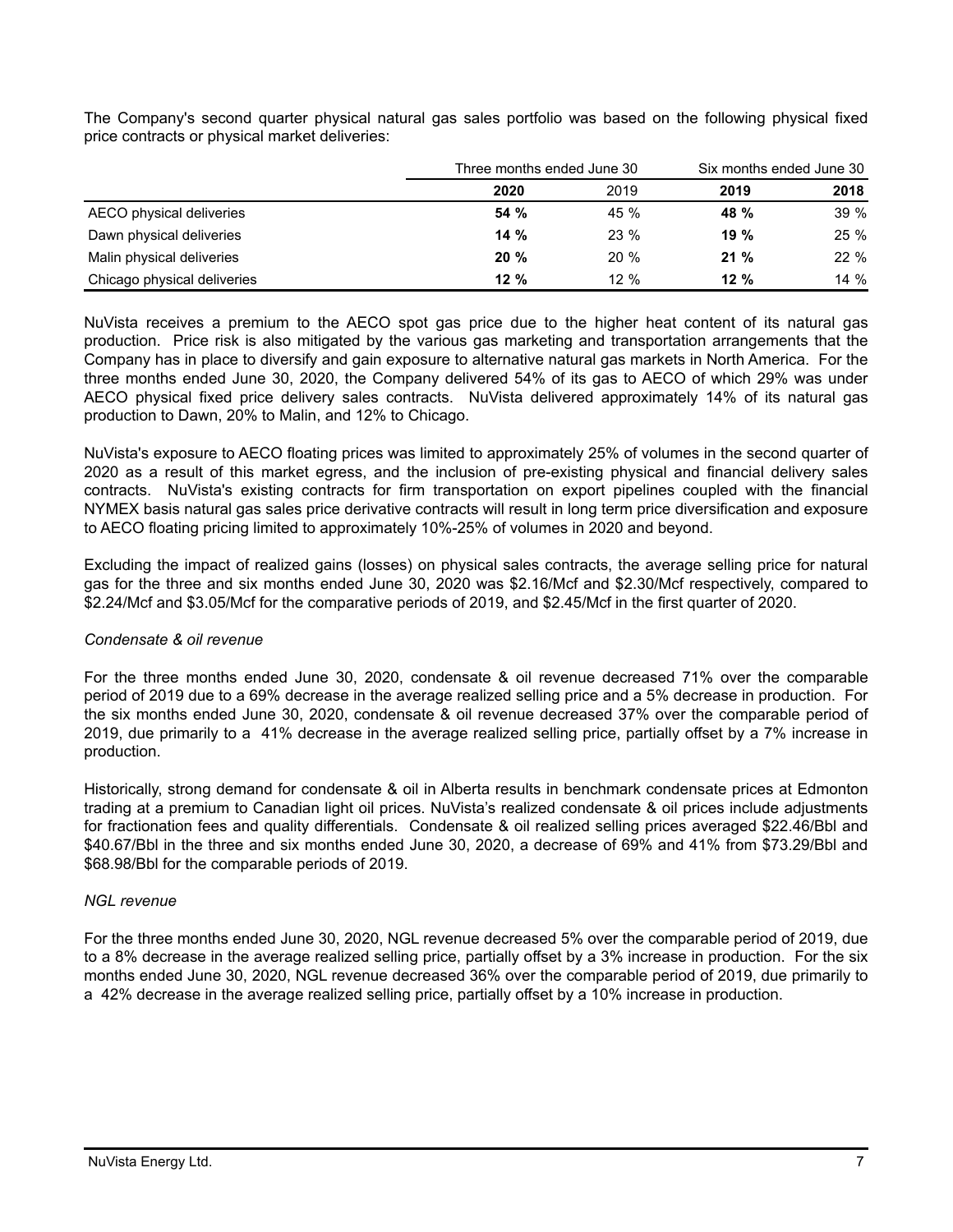#### *Commodity price risk management*

NuVista has a disciplined commodity price risk management program as part of its financial risk management strategy. The purpose of this program is to reduce volatility in financial results and help stabilize adjusted funds flow against the unpredictable commodity price environment. NuVista's Board of Directors has authorized the use of fixed price, put option and costless collar contracts ("Fixed Price Contracts"), and approved the terms of NuVista's commodity price risk management program to allow the securing of minimum prices of the following:

| (% of net forecast after royalty production) | First 18 month forward<br>period | Following 18 month<br>forward period | Following 24 month<br>forward period |
|----------------------------------------------|----------------------------------|--------------------------------------|--------------------------------------|
| <b>Natural Gas Fixed Price Contracts</b>     | up to $70\%$                     | up to $60\%$                         | up to $50\%$                         |
| Crude Oil Fixed Price Contracts              | up to $70\%$                     | up to $60\%$                         | up to $30\%$                         |

The Board of Directors has set limits for entering into natural gas basis differential contracts that are the lesser of 50% of forecast natural gas production, net of royalties, or the volumes that would bring the combined natural gas basis differential contracts and natural gas fixed price contracts to 100% of forecast natural gas production, net of royalties. In addition, a maximum volume of up to 150,000 MMbtu/day has been approved, with a term of 7 years from the date any such swap is entered into.

Hedges on crude oil, natural gas liquids, natural gas, differentials and basis may be made in Canadian or U.S. dollars at the time the position is established and the U.S. dollar positions may be hedged to Canadian dollars during the term of the applicable hedge. Foreign currency exposure on interest payments and long-term debt, if there is that exposure, may also be hedged back to Canadian dollars.

|                                      | Three months ended June 30     |                           |                      |                         |                           |                      |  |
|--------------------------------------|--------------------------------|---------------------------|----------------------|-------------------------|---------------------------|----------------------|--|
| (\$ thousands)                       |                                | 2020                      |                      | 2019                    |                           |                      |  |
|                                      | <b>Realized</b><br>gain (loss) | Unrealized<br>gain (loss) | Total<br>gain (loss) | Realized<br>gain (loss) | Unrealized<br>gain (loss) | Total<br>gain (loss) |  |
| Natural gas                          | 3,317                          | (13, 330)                 | (10, 013)            | 2,150                   | (14,964)                  | (12, 814)            |  |
| Condensate & oil                     | 23.726                         | (36, 032)                 | (12, 306)            | (492)                   | 16.448                    | 15,956               |  |
| Gain (loss) on financial derivatives | 27,043                         | (49, 362)                 | (22, 319)            | 1.658                   | 1.484                     | 3.142                |  |

During the second quarter of 2020, the commodity price risk management program resulted in a total loss of \$22.3 million, compared to a total gain of \$3.1 million for the comparable period of 2019 and a total gain of \$70.0 million in the first quarter of 2020. The fair value of financial derivative contracts is recorded in the financial statements. Unrealized gains and losses are the change in mark to market values or fair value of financial derivative contracts in place at the end of the quarter compared to the start of the quarter. The unrealized loss in the second quarter is primarily as a result of an unrealized loss on oil contracts reflective of the increasing WTI forward strip pricing at the end of the quarter compared to the beginning of the quarter, and an unrealized loss on natural gas contacts due to the narrowing AECO/NYMEX basis forward strip pricing at the end of the quarter compared to the beginning of the quarter. Due to increased volatility in oil and gas prices and the related forward strips pricing, the impact of unrealized gains and/or losses on overall earnings in a particular reporting period can be substantial, as was the case in the second quarter of 2020 and comparative period of 2019.

|                                      | Six months ended June 30       |                           |                      |                         |                           |                      |  |
|--------------------------------------|--------------------------------|---------------------------|----------------------|-------------------------|---------------------------|----------------------|--|
| (\$ thousands)                       |                                | 2020                      |                      |                         | 2019                      |                      |  |
|                                      | <b>Realized</b><br>gain (loss) | Unrealized<br>gain (loss) | Total<br>gain (loss) | Realized<br>gain (loss) | Unrealized<br>gain (loss) | Total<br>gain (loss) |  |
| Natural gas                          | 4,810                          | (19, 767)                 | (14, 957)            | (447)                   | (37, 302)                 | (37, 749)            |  |
| Condensate & oil                     | 35.701                         | 26.905                    | 62.606               | 4.812                   | (28, 118)                 | (23, 306)            |  |
| Gain (loss) on financial derivatives | 40.511                         | 7.138                     | 47.649               | 4.365                   | (65, 420)                 | (61, 055)            |  |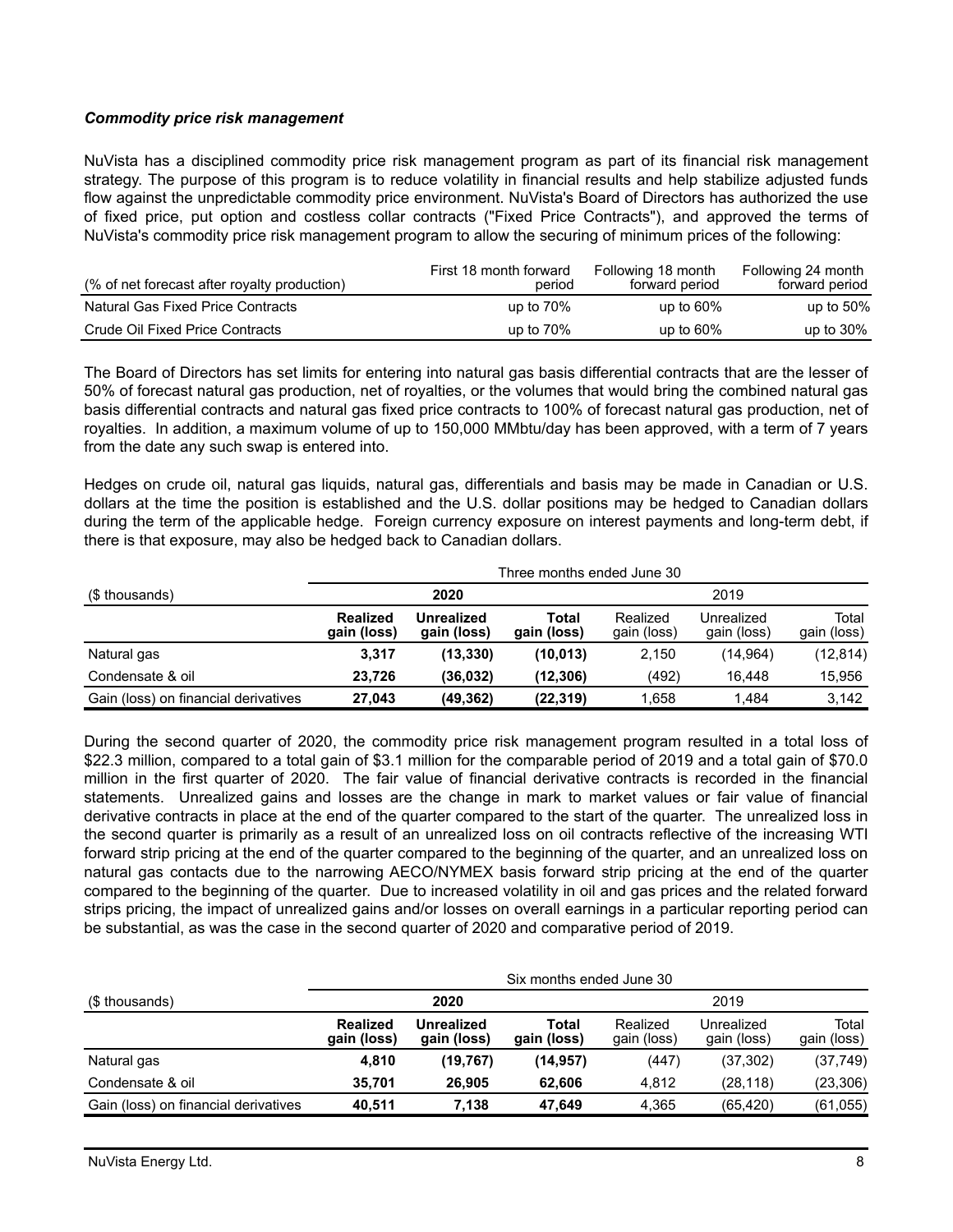For the six months ended June 30, 2020, the commodity price risk management program resulted in a gain of \$47.6 million compared to a loss of \$61.1 million for the comparable period of 2019.

For the remainder of 2020, Nuvista has hedges in place which will provide significant support for our adjusted funds flow. Currently, approximately 9,950 Bbl/d of 2020 condensate & oil production is hedged. This position is comprised of swaps at a floor price of C\$ WTI 76.12/Bbl on 5,700 Bbl/d of Q3-Q4 2020 condensate & oil production, and 3 way collars and put spreads with a floating C\$ WTI +\$12.83/Bbl on 4,250 Bbl/d of Q3-Q4 2020 condensate & oil production. Approximately 95,936 Mcf/d of Q3-Q4 2020 natural gas production is hedged at an average floor price of \$1.95/Mcf.

Price risk management on our physical delivery sale contracts resulted in losses of \$3.1 million and \$3.2 million respectively for the three and six months ended June 30, 2020 compared to gains of \$2.4 million and \$1.8 million for the comparable periods of 2019.

#### (a) Financial instruments

The following is a summary of financial derivatives contracts in place as at June 30, 2020:

|                | WTI fixed price swap |       | <b>C\$ WTI Put Spreads</b> |       |           |
|----------------|----------------------|-------|----------------------------|-------|-----------|
| Term $(1)$     | Cdn\$/Bbl<br>Bbls/d  |       | Cdn\$/Bbl<br>Bbls/d        |       | Cdn\$/Bbl |
| 2020 Remainder | 5.700                | 76.12 | 1.900                      | 69.26 | 84.49     |

 $<sup>(1)</sup>$  Table presented as weighted average volumes and prices.</sup>

|                | C\$ WTI 3 Way Collar |           |           |           |  |
|----------------|----------------------|-----------|-----------|-----------|--|
| Term $(1)$     | Bbls/d               | Cdn\$/Bbl | Cdn\$/Bbl | Cdn\$/Bbl |  |
| 2020 Remainder | 2,350                | 62.45     | 73.34     | 80.91     |  |

 $<sup>(1)</sup>$  Table presented as weighted average volumes and prices.</sup>

|                | <b>AECO-NYMEX</b><br>basis swap |                              | <b>AECO-NYMEX basis</b><br>buybacks |                              | <b>Chicago-NYMEX</b><br>basis swap |                              | <b>Malin-NYMEX</b><br>basis swap |                              |
|----------------|---------------------------------|------------------------------|-------------------------------------|------------------------------|------------------------------------|------------------------------|----------------------------------|------------------------------|
| Term $(1)$     | <b>MMbtu/d</b>                  | <b>US\$/</b><br><b>MMbtu</b> | <b>MMbtu/d</b>                      | <b>US\$/</b><br><b>MMbtu</b> | MMbtu/d                            | <b>US\$/</b><br><b>MMbtu</b> | MMbtu/d                          | <b>US\$/</b><br><b>MMbtu</b> |
| 2020 Remainder | 47,500                          | (0.96)                       |                                     |                              | 15,000                             | (0.25)                       | 13,315                           | (0.55)                       |
| 2021           | 95,000                          | (0.98)                       | (60,000)                            | (0.82)                       | 15,000                             | (0.24)                       | 20,000                           | (0.66)                       |
| 2022           | 95,000                          | (0.97)                       | (60,000)                            | (0.82)                       | 12,493                             | (0.24)                       | 16,658                           | (0.66)                       |
| 2023           | 100,000                         | (1.01)                       |                                     |                              |                                    |                              |                                  |                              |
| 2024           | 100,000                         | (1.00)                       |                                     |                              |                                    |                              |                                  |                              |
| 2025           | 35,000                          | (1.00)                       |                                     |                              |                                    |                              |                                  |                              |

 $<sup>(1)</sup>$  Table presented as weighted average volumes and prices.</sup>

|                |                | <b>AECO-Malin basis swap</b> | Dawn-NYMEX basis swap |            |  |
|----------------|----------------|------------------------------|-----------------------|------------|--|
| Term $(1)$     | <b>MMbtu/d</b> | US\$/MMbtu                   | <b>MMbtu/d</b>        | US\$/MMbtu |  |
| 2020 Remainder | 6.685          | 0.68                         | 10.000                | (0.26)     |  |
| 2021           |                |                              | 10.000                | (0.26)     |  |
| 2022           |                |                              | 8.329                 | (0.26)     |  |

 $(1)$  Table presented as weighted average volumes and prices.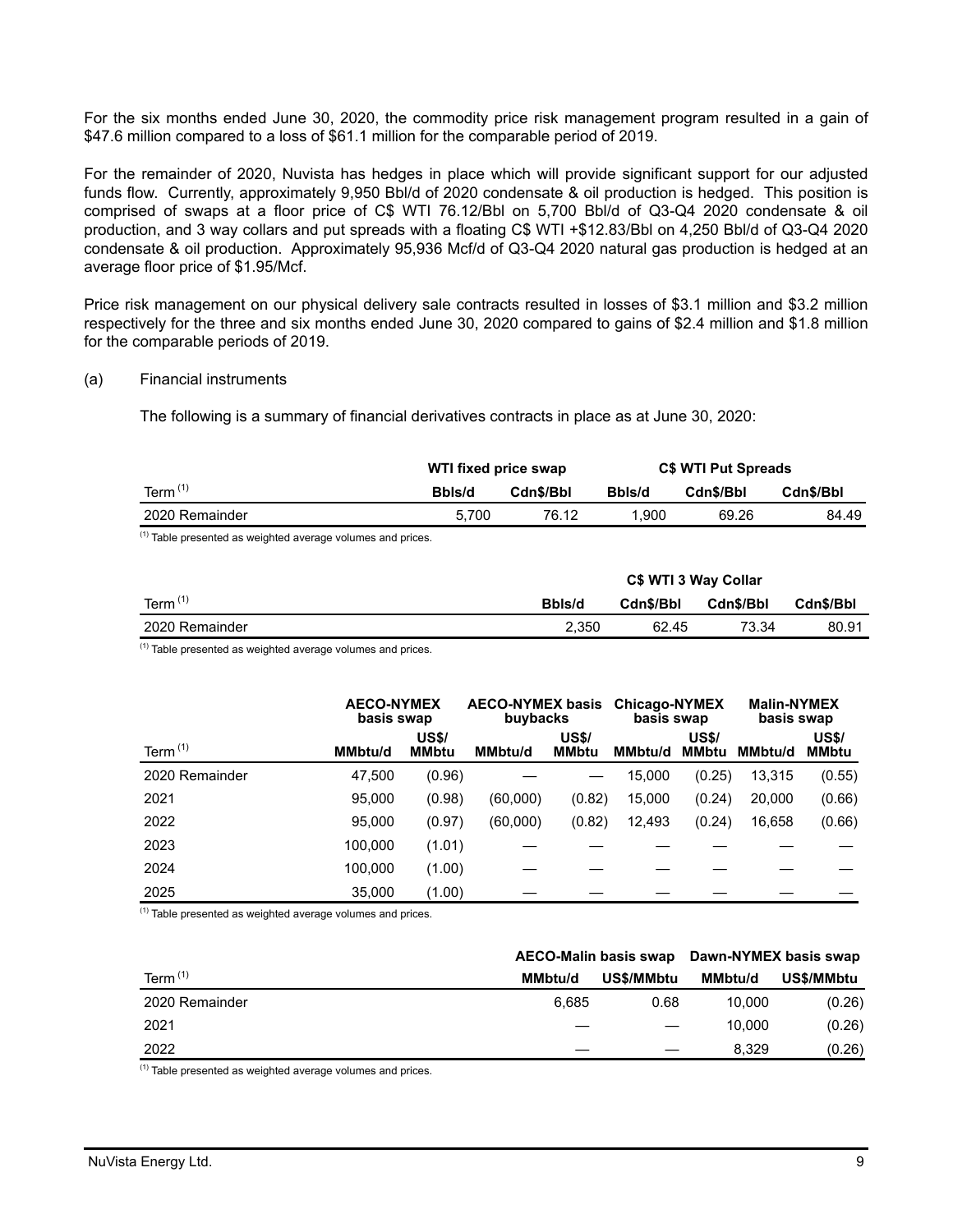|                | NYMEX fixed price swap |            | <b>NYMEX collars</b> |            |                   |
|----------------|------------------------|------------|----------------------|------------|-------------------|
| Term $(1)$     | MMbtu/d                | US\$/MMbtu | <b>MMbtu/d</b>       | US\$/MMbtu | <b>US\$/MMbtu</b> |
| 2020 Remainder | 41.766                 | 2.66       | 1.658                | 3.18       | 2.50              |
| 2021           | 14.164                 | 2.63       | 1.233                | 3.18       | 2.50              |

 $(1)$  Table presented as weighted average volumes and prices.

Subsequent to June 30, 2020, the following is a summary of financial derivatives that have been entered into:

|                | NYMEX fixed price swap |            |                | <b>NYMEX collars</b> |            |  |
|----------------|------------------------|------------|----------------|----------------------|------------|--|
| Term $(1)$     | MMbtu/d                | US\$/MMbtu | <b>MMbtu/d</b> | US\$/MMbtu           | US\$/MMbtu |  |
| 2020 Remainder |                        |            | 4.973          | 2.50                 | 2.97       |  |
| 2021           | 8.795                  | 2.49       | 3.699          | 2.50                 | 2.97       |  |

 $<sup>(1)</sup>$  Table presented as weighted average volumes and prices.</sup>

#### (b) Physical delivery sales contracts

The Company enters into physical delivery sales contracts to manage commodity price risk. These contracts are not considered to be derivatives and therefore not recorded at fair value. They are considered sales contracts and are recorded at cost at the time of transaction.

The following is a summary of the physical delivery sales contracts in place as at June 30, 2020:

|                          | <b>AECO fixed price swap</b> |          | Dawn fixed price swap |            | <b>Dawn-NYMEX Basis</b> |            |
|--------------------------|------------------------------|----------|-----------------------|------------|-------------------------|------------|
| Term $(1)$               | GJ/d                         | Cdn\$/GJ | <b>MMbtu/d</b>        | US\$/MMbtu | <b>MMbtu/d</b>          | US\$/MMbtu |
| July 2020 - October 2020 | 75,000                       | 1.40     |                       |            |                         |            |
| 2020 Remainder           |                              |          |                       |            | 10.000                  | (0.26)     |
| 2021                     |                              |          |                       |            | 10.000                  | (0.26)     |
| 2022                     |                              |          |                       |            | 8.329                   | (0.26)     |

 $(1)$  Table presented as weighted average volumes and prices.

# *Royalties*

|                                                                            | Three months ended June 30 |          | Six months ended June 30 |          |
|----------------------------------------------------------------------------|----------------------------|----------|--------------------------|----------|
| (\$ thousands, except % and per Boe amounts)                               | 2020                       | 2019     | 2020                     | 2019     |
| Gross royalties                                                            | 6.349                      | 10.512   | 19.295                   | 18,327   |
| Gas cost allowance ("GCA")                                                 | (5, 842)                   | (4, 474) | (9,276)                  | (7, 713) |
| Net royalties                                                              | 507                        | 6.038    | 10.019                   | 10,614   |
| Gross royalty % excluding physical delivery sales contracts <sup>(1)</sup> | 9.0                        | 7.4      | 9.8                      | 6.5      |
| Gross royalty % including physical delivery sales contracts                | 9.4                        | 7.3      | 9.9                      | 6.5      |
| Net royalties \$/Boe                                                       | 0.11                       | 1.32     | 1.07                     | 1.24     |

(1) Calculated as gross royalties as a % of petroleum and natural gas revenues excluding gains (losses) on physical delivery sales contracts.

For the three months ended June 30, 2020, gross royalties decreased 40% as a result of the 54% decrease in the average \$/Boe realized prices compared to the prior year comparative period. For the six months ended June 30, 2020, gross royalties increased 5% as compared to the comparable period of 2019 as a result of the production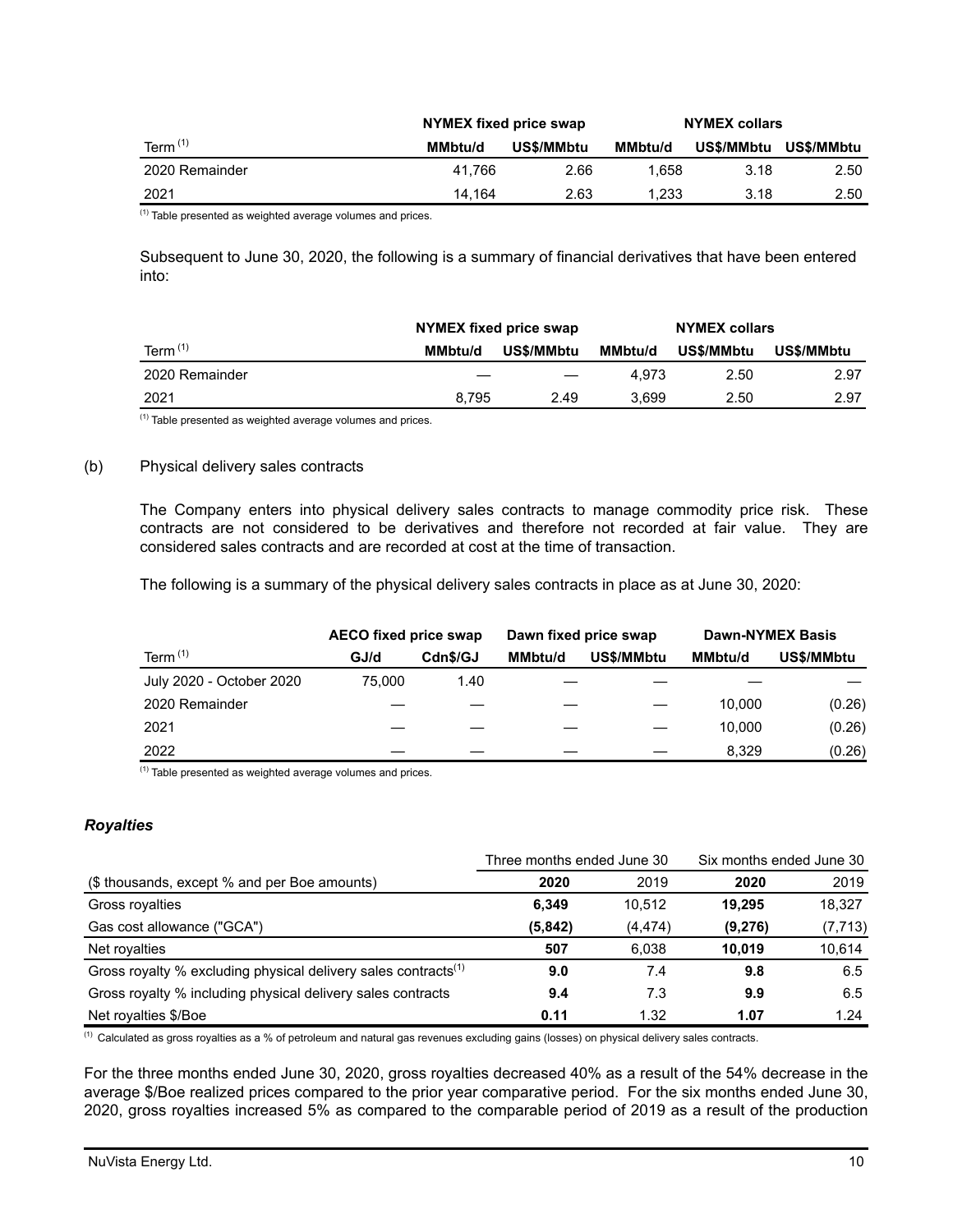increases over the prior year and the increase in average royalty rates, offset by the decreased average \$/Boe realized pricing. Gross royalties as a percentage of petroleum and natural gas revenues increased as a result of a greater number of wells having fully utilized the royalty incentive programs which carried reduced initial royalty rates. The gross natural gas and liquids (condensate, oil and NGL) royalty rates were 7% and 12% in the second quarter of 2020 compared to 3% and 9% respectively, in the comparative period of 2019.

The Company also receives GCA from the Crown, which reduces royalties to account for expenses incurred by NuVista to process and transport the Crown's portion of natural gas production. For the three and six months ended June 30, 2020, the 31% and 20% increase in GCA credits received compared to the comparative periods of 2019 is primarily due to GCA received in the second quarter related to capital expenditures for gas processing and transportation infrastructure incurred in 2019, primarily related to the Pipestone South compressor station.

NuVista's physical price risk management and gas market diversification activities impact reported average royalty rates as royalties are based on government market reference prices for delivery of product in Alberta and not the Company's average realized prices that include price risk management and gas market diversification activities.

# *Transportation expenses*

| Three months ended June 30                       |        |        | Six months ended June 30 |        |  |
|--------------------------------------------------|--------|--------|--------------------------|--------|--|
| (\$ thousands, except per unit amounts)          | 2020   | 2019   | 2020                     | 2019   |  |
| Natural gas transportation expense               | 12.537 | 12.097 | 25.245                   | 24.156 |  |
| Condensate, oil & NGL transportation expense     | 7.630  | 8.623  | 14.576                   | 14,472 |  |
| Total transportation expense                     | 20.167 | 20.720 | 39.821                   | 38,628 |  |
| Natural gas transportation \$/Mcf <sup>(1)</sup> | 0.74   | 0.74   | 0.74                     | 0.79   |  |
| Condensate, oil & NGL transportation \$/Bbl      | 4.25   | 4.67   | 3.97                     | 4.25   |  |
| Total transportation \$/Boe                      | 4.35   | 4.52   | 4.25                     | 4.53   |  |

 $<sup>(1)</sup>$  Includes total gas transportation from the plant gate to the final sales point.</sup>

For the three and six months ended June 30, 2020, natural gas transportation expenses on a total dollar basis increased from the comparative periods of 2019 due primarily to higher volumes and additional firm commitments for gas transportation NuVista incurs transportation expenses on these gas volumes, however, historically the tolls have been offset by the higher realized gas prices received at markets outside Alberta. Natural gas transportation \$/Boe has remained consistent compared to the prior year comparative period, and decreased slightly on a year to date basis as a result of the increase in natural gas volumes.

The lower condensate, oil & NGL transportation for the three and six months ended June 30, 2020 as compared to the prior year comparative periods was primarily as a result of higher production volumes and a greater proportion of volumes flowing through third party liquids pipelines, which incurs lower transportation rates than trucked volumes.

# *Operating expenses*

|                                         |        | Three months ended June 30 | Six months ended June 30 |        |  |
|-----------------------------------------|--------|----------------------------|--------------------------|--------|--|
| (\$ thousands, except per unit amounts) | 2020   | 2019                       | 2020                     | 2019   |  |
| Operating expenses                      | 44.762 | 43.500                     | 92.953                   | 80.237 |  |
| Per Boe                                 | 9.66   | 9.49                       | 9.92                     | 9.41   |  |

For the three and six months ended June 30, 2020, operating expenses increased 3% and 16% as a result of the increased production compared to the prior year comparative periods of 2019. The per Boe costs increased from the comparative periods due to lower industry throughput at midstream processing facilities translating into higher flow through operating costs. Compared to first quarter operating expenses of \$48.2 million (\$10.17/Boe), second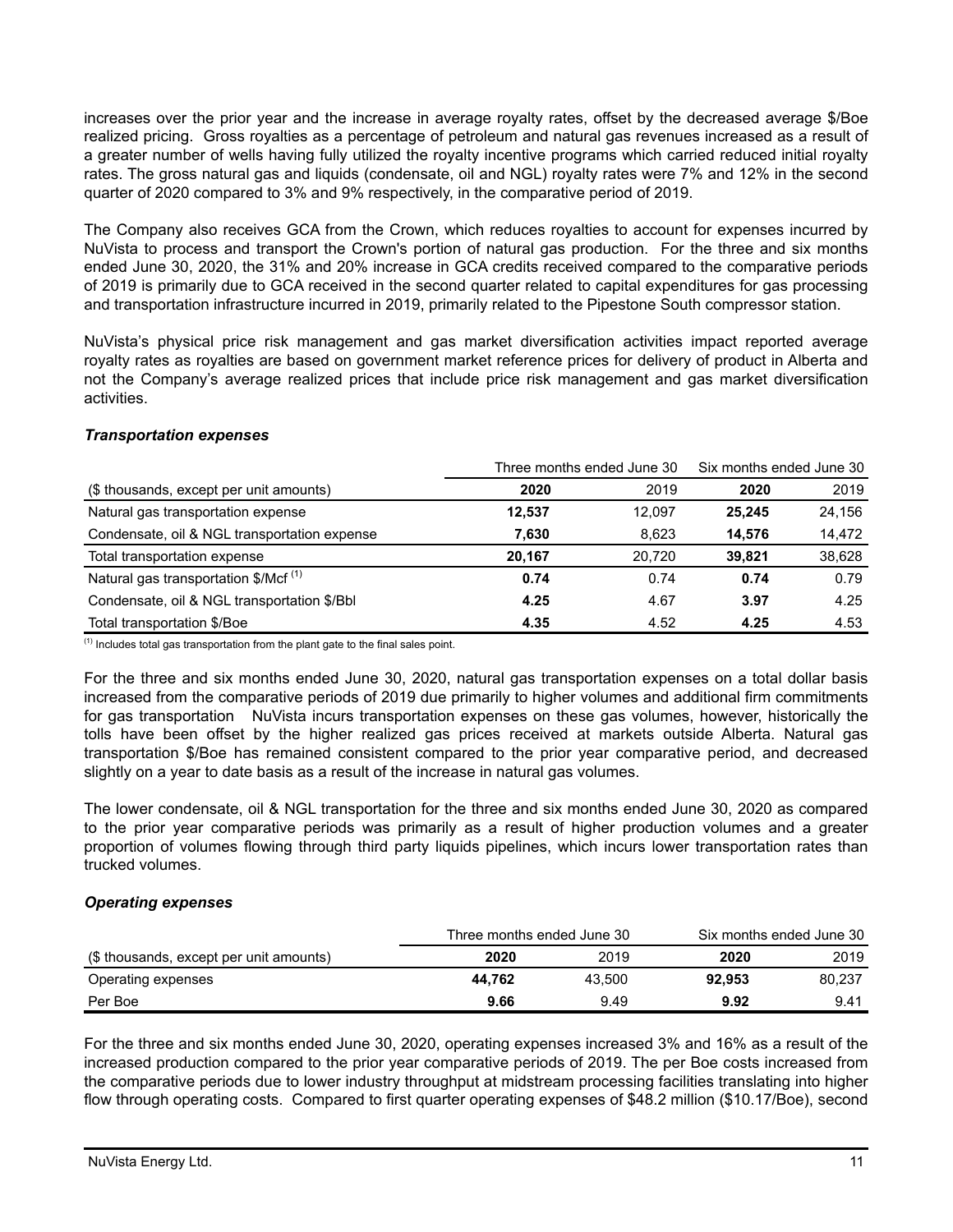quarter operating expenses per Boe decreased primarily due to cost cutting initiatives and vendor discounts received as a result of the slowdown in industry activity due to the COVID-19 pandemic and uncertain economic environment, and one time prior period 13th month adjustments on partner operated facilities.

In accordance with the adoption of IFRS 16 - *Leases* on January 1, 2019 base rent for the Company's field office is recognized as a lease beginning January 1, 2019. This has resulted in base rent costs in the amount of \$32.0 thousand and \$64.0 thousand in the both the three and six months ended June 30, 2020 and prior year comparative periods being excluded from operating expenses, as the costs are now accounted for under the new lease standard.

The minimum take or pay commitments associated with the gas processing lease and gas transportation lease identified in the third quarter of 2019 is excluded from operating expense and classified as a lease under IFRS 16. For the three and six months ended June 30, 2020, total payments under these two leases of \$3.1 million and \$6.1 million were excluded from operating expenses and accounted for under the new lease standard.

# *General and administrative expenses ("G&A")*

|                                        | Three months ended June 30 |         | Six months ended June 30 |         |
|----------------------------------------|----------------------------|---------|--------------------------|---------|
| (\$ thousands, except per Boe amounts) | 2020                       | 2019    | 2020                     | 2019    |
| Gross G&A expenses                     | 4,184                      | 5,946   | 9.980                    | 12,198  |
| Overhead recoveries                    | (264)                      | (486)   | (771)                    | (942)   |
| Capitalized G&A                        | (747)                      | (1,440) | (1,891)                  | (3,019) |
| Net G&A expenses                       | 3.173                      | 4.020   | 7.318                    | 8,237   |
| Gross G&A per Boe                      | 0.90                       | 1.30    | 1.06                     | 1.43    |
| Net G&A per Boe                        | 0.68                       | 0.88    | 0.78                     | 0.97    |

For the three and six months ended June 30, 2020, gross G&A expenses have decreased significantly as compared to the prior year comparative period as a result of base salary reductions that came in to effect on May 1, 2020 and ongoing cost cutting initiatives in response to challenging economic conditions. During the second quarter, NuVista applied for eligibility under the Federal Government's Canadian Emergency Wage Subsidy Program (CEWS) and received \$0.9 million in wage subsidies offsetting gross G&A expenses and approximately \$0.2 million offsetting operating expenses.

The Company's policy of allocating and capitalizing G&A expenses associated with new capital projects remained unchanged in 2019 and 2020. G&A capitalized and operating recoveries are in accordance with industry practice.

In accordance with the adoption of IFRS 16 - *Leases* on January 1, 2019 base rent for the Company's head office expense is recognized as a lease prospective January 1, 2019. This has resulted in base rent costs for both the three and six months ended June 30, 2020 and the prior year comparative periods in the amount of \$0.2 million and \$0.4 million being excluded from gross G&A expenses, as the costs are now accounted for under the new lease standard.

#### *Share-based compensation expense*

|                               | Three months ended June 30 |       | Six months ended June 30 |       |
|-------------------------------|----------------------------|-------|--------------------------|-------|
| (\$ thousands)                | 2020                       | 2019  | 2020                     | 2019  |
| Stock options                 | 710                        | 987   | 1,503                    | 1.948 |
| Director deferred share units | 274                        | (368) | (1, 302)                 | (241) |
| Restricted share awards       | 414                        | 363   | 813                      | 714   |
| Performance share awards      | 304                        | 140   | 574                      | 248   |
| Total                         | 1,702                      | 1.122 | 1.588                    | 2,669 |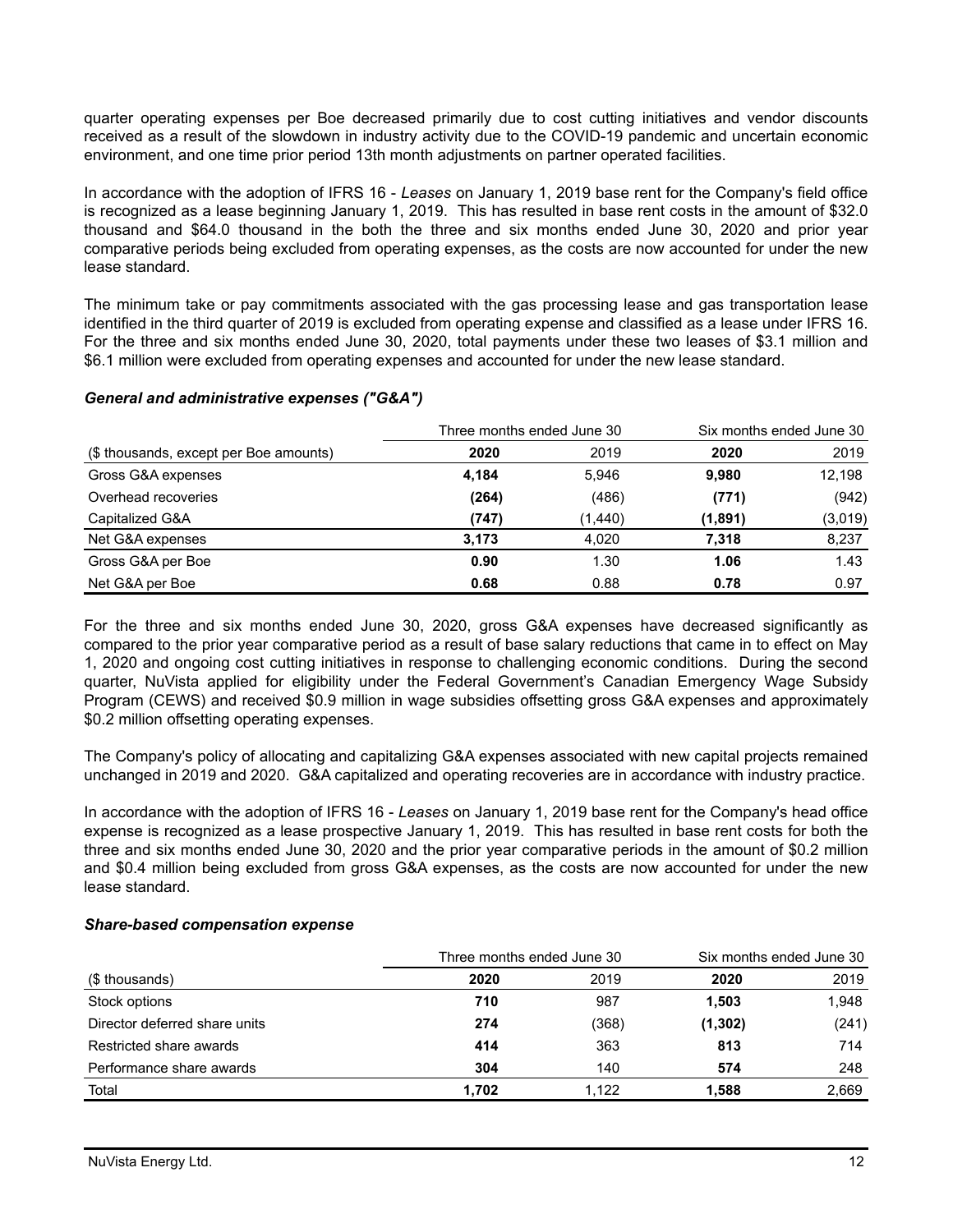Share-based compensation expense relates to the amortization of the fair value of stock option awards, performance share awards ("PSA"), restricted share awards ("RSA") and accruals for future payments under the director deferred share unit ("DSU") plan.

The change in share-based compensation for the three and six months ended June 30, 2020 over the prior year comparative periods is due to the change in the valuation of the DSU liability as result of the change in share price from the beginning of the period to the end of the period, incorporating DSUs granted in the period. For the three months ended June 30, 2020, the increase in DSU expense is primarily as a result of the increase in share price from \$0.45/share at March 31, 2020 to \$0.76/share at June 30, 2020. For the six months ended June 30, 2020, the decrease in DSU expense is primarily as a result of the decrease in share price from \$3.19/share at December 31, 2019 to \$0.76/share at June 30, 2020.

# *Financing costs*

|                                              | Three months ended June 30 |       | Six months ended June 30 |        |
|----------------------------------------------|----------------------------|-------|--------------------------|--------|
| (\$ thousands, except per Boe amounts)       | 2020                       | 2019  | 2020                     | 2019   |
| Interest on long-term debt (credit facility) | 4,124                      | 3,536 | 7,599                    | 6,748  |
| Interest on senior unsecured notes           | 3,761                      | 3,771 | 7,543                    | 7,462  |
| Interest expense                             | 7.885                      | 7.307 | 15.142                   | 14,210 |
| Lease interest expense                       | 2,559                      | 71    | 5,129                    | 144    |
| Accretion expense                            | 299                        | 451   | 710                      | 939    |
| Total financing costs                        | 10.743                     | 7.829 | 20.981                   | 15,293 |
| Interest expense per Boe                     | 1.70                       | 1.59  | 1.62                     | 1.67   |
| Total financing costs per Boe                | 2.32                       | 1.71  | 2.24                     | 1.79   |

For the three and six months ended June 30, 2020, interest expense on long-term debt increased from the comparable periods in 2019 due to higher average bank indebtedness. Average interest rates on long-term debt for the three and six months ended June 30, 2020 were 3.1% and 3.4% compared to average interest rates of 3.6% and 3.7% for the comparative periods of 2019. Interest expense on long-term debt includes interest standby charges on the Company's syndicated credit facilities.

On March 2, 2018, the Company issued \$220.0 million aggregate principal amount of 6.50% senior unsecured notes due March 2, 2023 ("2023 Notes"). Interest expense on senior unsecured notes for the three and six months ended June 30, 2020, is for interest paid or accrued at the effective interest rate of 7.0%. The carrying value of the 2023 Notes at June 30, 2020 is \$217.2 million.

Lease interest expense for the three and six months ended June 30, 2020 is from the adoption of IFRS 16 - *Leases* on January 1, 2019. The weighted average incremental borrowing rate on the office lease liabilities is 5.5%. Two additional leases were identified in the third quarter of 2019 for gas processing and transportation associated with the start up of the Pipestone compressor and pipeline connecting the compressor to the SemCAMS Wapiti plant. The weighted average incremental borrowing rates on these lease liabilities are 8% and 11% respectively.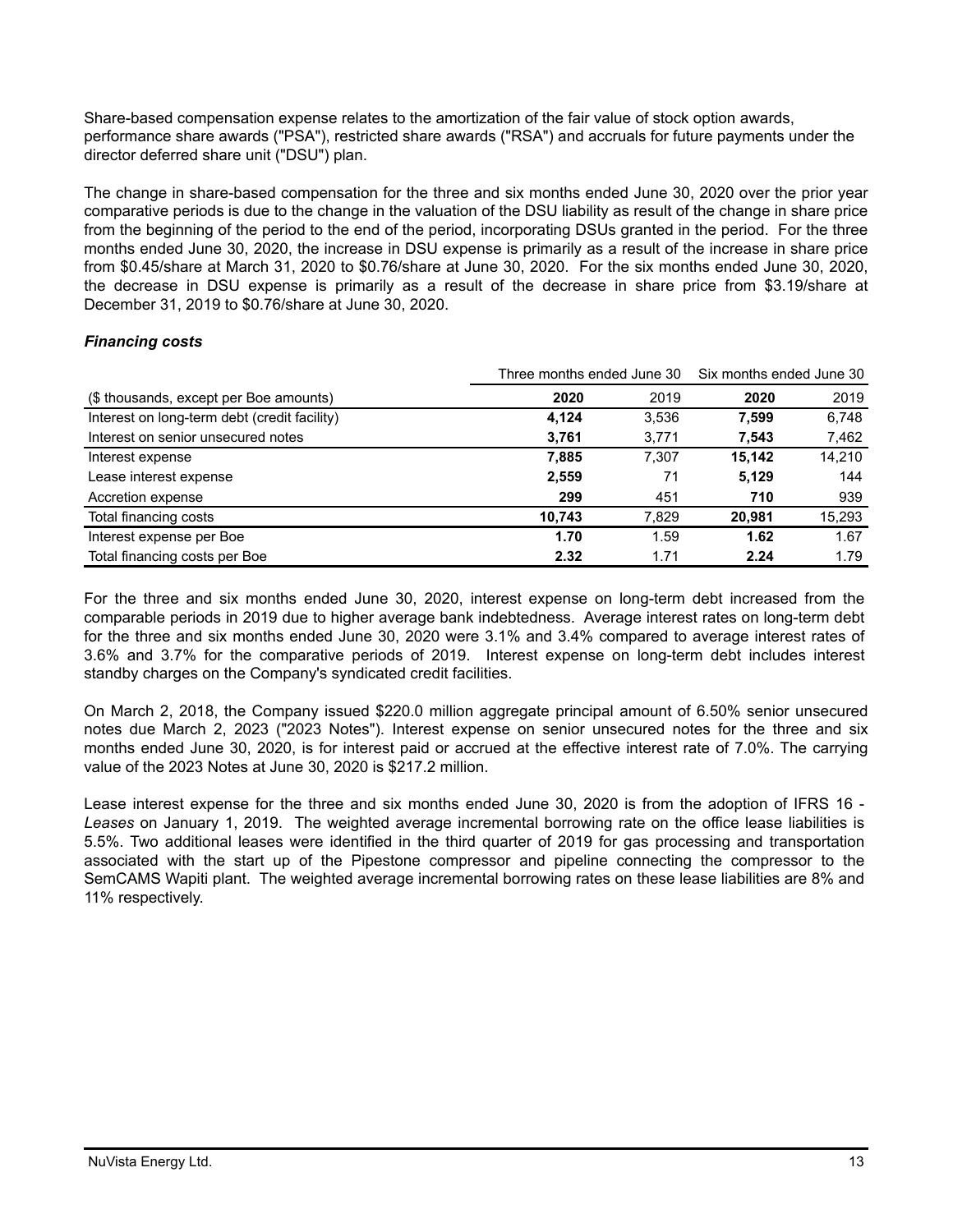#### *Operating netback and corporate netback*

The tables below summarizes operating netback and corporate netback on a total dollar and per Boe basis for the three and six months ended June 30, 2020 and 2019:

|                                         | Three months ended June 30 |        |           |        |  |
|-----------------------------------------|----------------------------|--------|-----------|--------|--|
|                                         |                            | 2020   |           | 2019   |  |
| (\$ thousands, except per Boe amounts)  | \$                         | \$/Boe | \$        | \$/Boe |  |
| Petroleum and natural gas revenues (1)  | 67,399                     | 14.54  | 143,948   | 31.39  |  |
| Realized gain on financial derivatives  | 27,043                     | 5.84   | 1,658     | 0.36   |  |
|                                         | 94,442                     | 20.38  | 145,606   | 31.75  |  |
| Royalties                               | (507)                      | (0.11) | (6,038)   | (1.32) |  |
| Transportation expense                  | (20, 167)                  | (4.35) | (20, 720) | (4.52) |  |
| Operating expense                       | (44, 762)                  | (9.66) | (43,500)  | (9.49) |  |
| Operating netback <sup>(2)</sup>        | 29,006                     | 6.26   | 75,348    | 16.42  |  |
| General and administrative expense      | (3, 173)                   | (0.68) | (4,020)   | (0.88) |  |
| Deferred share units recovery (expense) | (274)                      | (0.06) | 368       | 0.08   |  |
| Interest and lease finance expense      | (10, 444)                  | (2.25) | (7, 378)  | (1.61) |  |
| Corporate netback <sup>(2)</sup>        | 15,115                     | 3.27   | 64,318    | 14.01  |  |

(1) Includes price risk management losses of \$3.1 million (2019 - \$2.4 million gain) on physical delivery sales contracts.

(2) Non-GAAP measure that does not have any standardized meaning under IFRS and therefore may not be comparable to similar measures presented by other companies where similar terminology is used. Reference should be made to the section entitled "Non-GAAP measurements".

|                                        | Six months ended June 30 |        |           |        |
|----------------------------------------|--------------------------|--------|-----------|--------|
|                                        |                          | 2020   |           | 2019   |
| (\$ thousands, except per Boe amounts) | \$                       | \$/Boe | \$        | \$/Boe |
| Petroleum and natural gas revenues (1) | 194,552                  | 20.76  | 283,436   | 33.22  |
| Realized gain on financial derivatives | 40,511                   | 4.32   | 4.365     | 0.51   |
|                                        | 235,063                  | 25.08  | 287,801   | 33.73  |
| Royalties                              | (10, 019)                | (1.07) | (10, 614) | (1.24) |
| Transportation expense                 | (39, 821)                | (4.25) | (38, 628) | (4.53) |
| Operating expense                      | (92, 953)                | (9.92) | (80, 237) | (9.41) |
| Operating netback <sup>(2)</sup>       | 92,270                   | 9.84   | 158,322   | 18.55  |
| General and administrative             | (7, 318)                 | (0.78) | (8,237)   | (0.97) |
| Deferred share units recovery          | 1,302                    | 0.14   | 241       | 0.03   |
| Interest expense                       | (20, 271)                | (2.16) | (14, 354) | (1.68) |
| Corporate netback <sup>(2)</sup>       | 65,983                   | 7.04   | 135,972   | 15.93  |

(1) Includes price risk management losses of \$3.2 million (2019 - \$1.8 million gain) on physical delivery sales contracts.

(2) Non-GAAP measure that does not have any standardized meaning under IFRS and therefore may not be comparable to similar measures presented by other companies where similar terminology is used. Reference should be made to the section entitled "Non-GAAP measurements".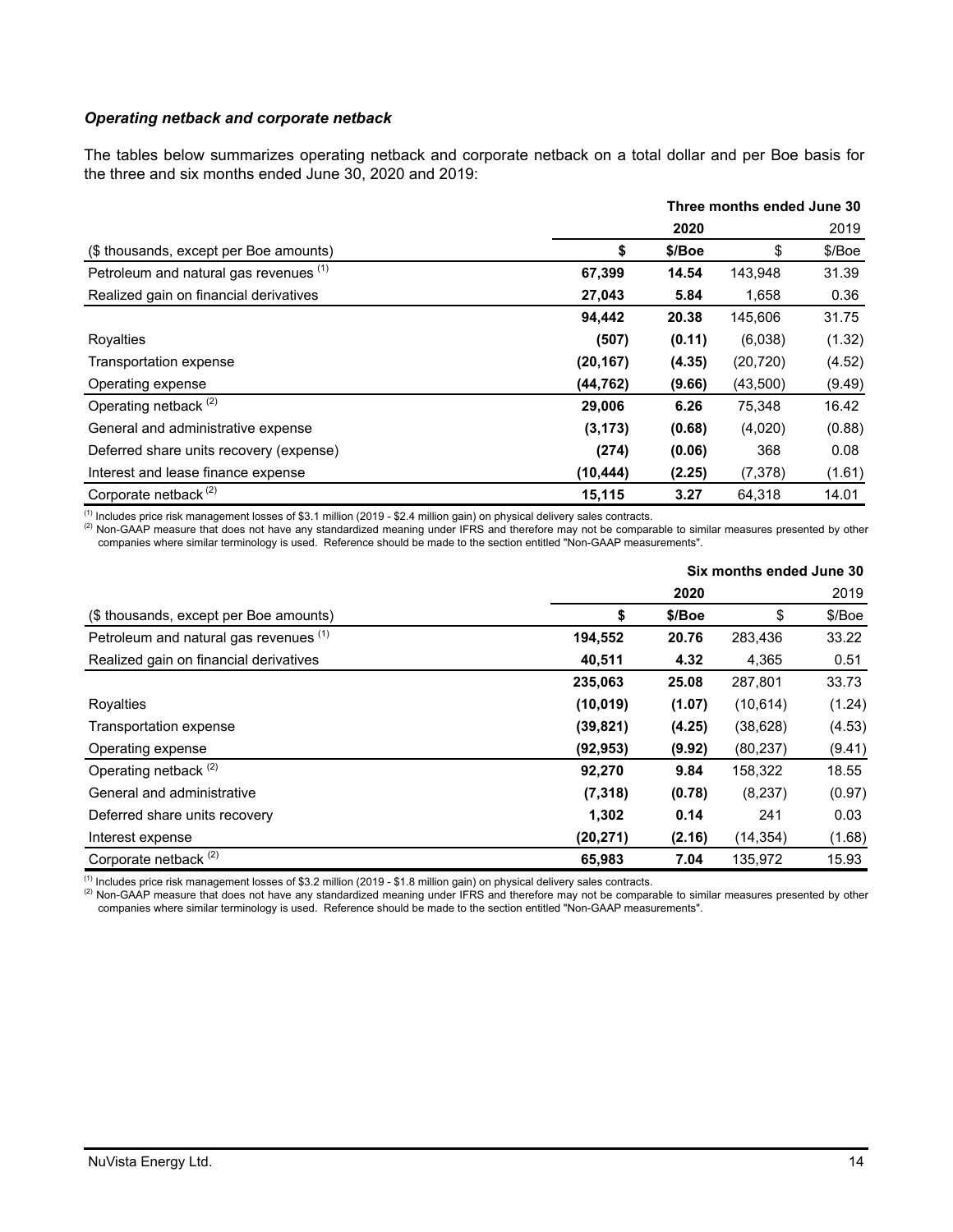# *Cash flow from operating activities and adjusted funds flow*

The following table is NuVista's cash flow from operating activities and adjusted funds flow <sup>(1)</sup> for the three and six months ended June 30:

|                                          | Three months ended June 30 |        | Six months ended June 30 |         |  |
|------------------------------------------|----------------------------|--------|--------------------------|---------|--|
| (\$ thousands, except per share amounts) | 2020                       | 2019   | 2020                     | 2019    |  |
| Cash flow from operating activities      | 8.555                      | 81,235 | 65.900                   | 134.537 |  |
| Per share, basic                         | 0.04                       | 0.36   | 0.29                     | 0.60    |  |
| Per share, diluted                       | 0.04                       | 0.36   | 0.29                     | 0.60    |  |
| Adjusted funds flow (1)                  | 15.115                     | 64,318 | 65.983                   | 135,972 |  |
| Per share, basic                         | 0.07                       | 0.29   | 0.29                     | 0.60    |  |
| Per share, diluted                       | 0.07                       | 0.29   | 0.29                     | 0.60    |  |

<sup>(1)</sup> Non-GAAP measure that does not have any standardized meaning under IFRS and therefore may not be comparable to similar measures presented by other companies where similar terminology is used. Reference should be made to the section entitled "Non-GAAP measurements".

For the three and six months ended June 30, 2020, cash flow from operating activities of \$8.6 million and \$65.9 million respectively, decreased 89% and 51% from the prior year comparative periods, primarily due to decreased petroleum and natural gas revenues as a result of lower realized pricing, higher interest and operating expenses, offset by higher realized gains on financial derivatives, lower royalties and transportation.

Adjusted funds flow for the three months ended June 30, 2020 and the comparable period of 2019 was \$15.1 million (\$0.07/share, basic) and \$64.3 million (\$0.29/share, basic) respectively, \$6.6 million higher and \$16.9 million lower than cash flow from operating activities in the comparable period, due to changes in asset retirement expenditures and non-cash working capital.

Adjusted funds flow for the six months ended June 30, 2020 and 2019 was \$66.0 million (\$0.29/share, basic) and \$136.0 million (\$0.60/share, basic) respectively, \$0.1 million and \$1.4 million higher than cash flow from operating activities in the comparable period, due to changes in asset retirement expenditures and non-cash working capital.

# *Depletion, depreciation, amortization ("DD&A") and impairment*

|                                                           | Three months ended June 30 |        | Six months ended June 30 |         |
|-----------------------------------------------------------|----------------------------|--------|--------------------------|---------|
| (\$ thousands, except per Boe amounts)                    | 2020                       | 2019   | 2020                     | 2019    |
| Depletion of condensate, oil and natural gas assets       | 38,902                     | 64.426 | 83.188                   | 112,028 |
| Depreciation of fixed assets                              | 4,039                      | 4.020  | 8.468                    | 7,997   |
| Depreciation of right-of-use assets                       | 2,085                      | 198    | 4,170                    | 396     |
| DD&A expense                                              | 45,026                     | 68.644 | 95.826                   | 120,421 |
| Property, plant and equipment ("PP&E") impairment expense |                            |        | 886,081                  |         |
| Right-of-use asset ("ROU") impairment expense             |                            |        | 23.198                   |         |
| Total impairment expense                                  |                            |        | 909.279                  |         |
| Total DD&A and impairment expense                         | 45.026                     | 68,644 | 1,005,105                | 120,421 |
| DD&A rate per Boe                                         | 9.72                       | 14.97  | 10.22                    | 14.12   |

DD&A expense for three and six months ended June 30, 2020 was \$45.0 million (\$9.72/Boe) and \$95.8 million (\$10.22/Boe) compared to \$68.6 million (\$14.97/Boe) and \$120.4 million (\$14.12/Boe) for the comparable periods of 2019, and \$50.8 million (\$10.72/Boe) in the first quarter of 2020. DD&A expense for the three and six months ended June 30, 2020 includes a charge to current quarter depletion in the amount of \$6.3 million (\$1.35/Boe) and a year to date charge of \$9.8 million (\$1.05/Boe) respectively, related to changes in estimates and the impact of the change in discount rate on asset retirement obligations for wells with no remaining reserves that were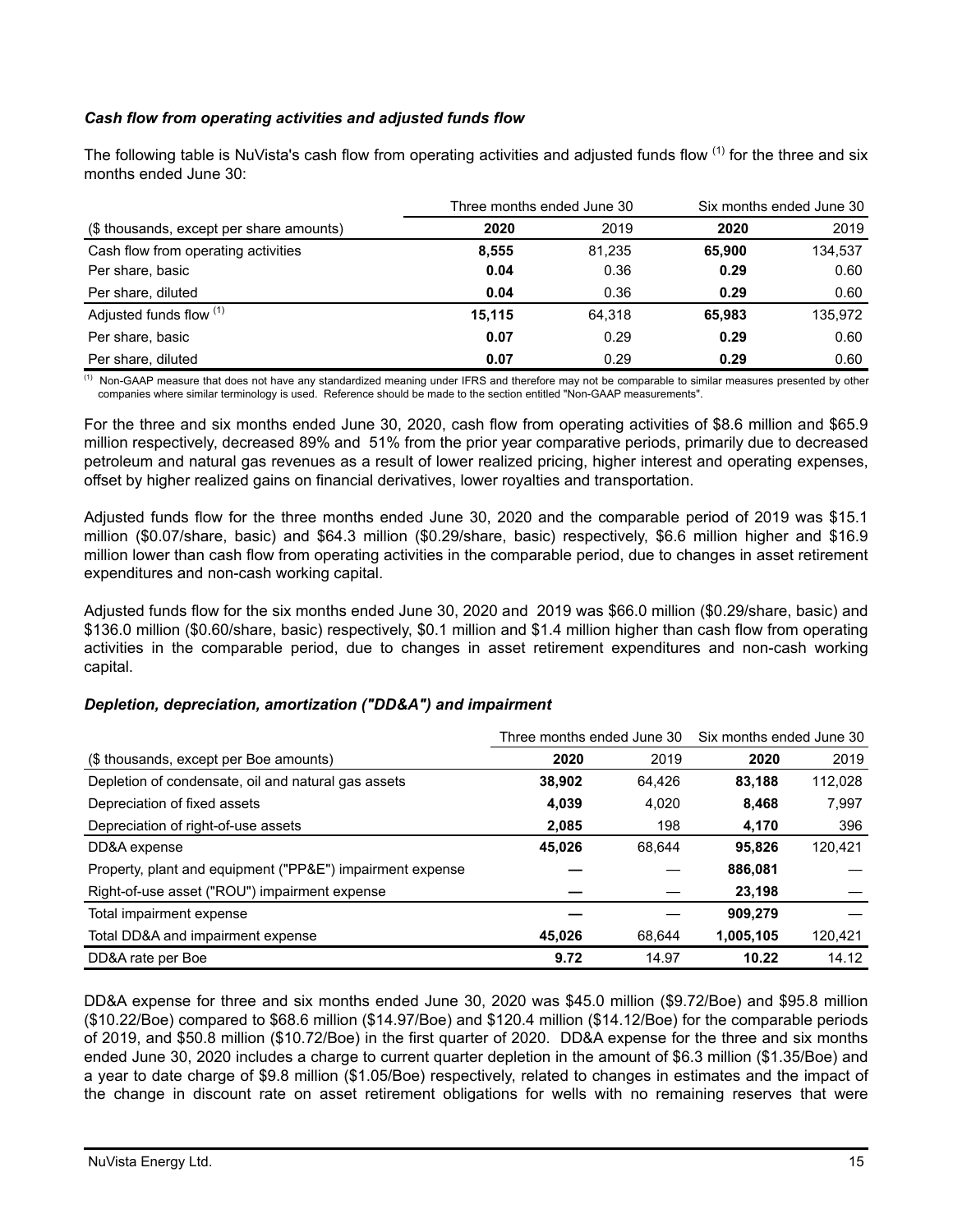previously fully depleted. The full amount of this asset retirement obligation liability change is included in depletion expense.

The Wapiti Montney CGU DD&A rate per Boe for the three and six months ended June 30, 2020 decreased to \$7.74/Boe and \$8.27/Boe compared to \$9.93/Boe and \$9.33/Boe for the comparable periods of 2019, and \$8.78/ Boe in the first quarter of 2020. These improved DD&A rates are a result of continued successful development, favorable finding and development costs and the \$880.9 million impairment expense recorded in the first quarter of 2020 relating to Wapiti Montney which reduced the net book value of the CGU.

Depreciation of right-of-use assets is the depreciation of assets recognized for the Company's head office lease in Calgary and the field office lease in Grande Prairie starting on January 1, 2019, with the adoption of IFRS 16 - Leases as disclosed in Note 3 of the financial statements, and the addition of the gas processing and transportation leases added in the third quarter. Depreciation on right-of-use assets is recorded on a straight line basis over the term of the lease.

At June 30, 2019, there were no indicators of impairment or reversal of impairment identified on any of the Company's CGU's within property, plant & equipment and an impairment test was not performed.

At March 31, 2020, there were indicators of impairment identified in NuVista's Wapiti Montney CGU as a result of significant and sustained declines in forward commodity prices for condensate and oil and a reduction in market capitalization, as a result of the negative economic impacts of the COVID-19 pandemic and disputes between major oil producing countries. An impairment test was performed on PP&E and ROU assets. For the March 31, 2020 test, PP&E and ROU assets were assessed based on the recoverable amount internally estimated using a value in use calculation based on expected future cash flows generated from proved and probable reserves using pre-tax discount rates ranging from 10% to 20%. For the three months ended March 31, 2020, total impairment charges of \$909.3 million was recognized in NuVista's Montney CGU for PP&E and ROU assets and has been included in the depletion, depreciation, amortization and impairment expense. Additional impairment or reversal of impairment taken during the period may occur over the balance of 2020 as commodity prices and foreign exchange rates continue to fluctuate.

#### *Exploration and evaluation ("E&E") expense*

|                                        | Three months ended June 30 |      | Six months ended June 30 |      |  |
|----------------------------------------|----------------------------|------|--------------------------|------|--|
| (\$ thousands, except per Boe amounts) | 2020                       | 2019 | 2020                     | 2019 |  |
| Exploration and evaluation expense     |                            |      |                          | 977  |  |
| Per Boe                                |                            |      |                          | 0.11 |  |

Exploration and evaluation expense relates to the cost of mineral land expiries that were classified as E&E assets.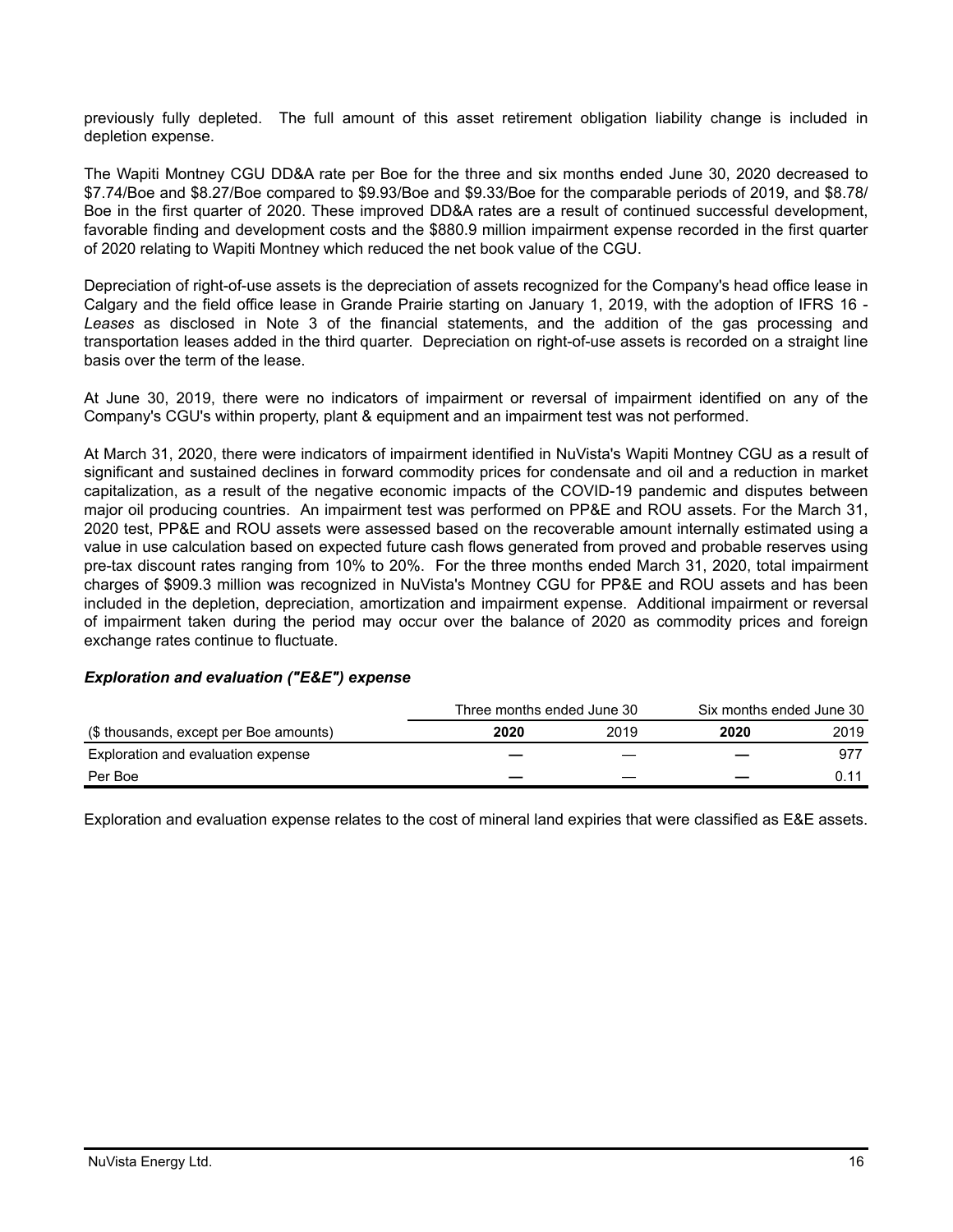# *Asset retirement obligations*

| (\$ thousands)                          |         | June 30, 2020 December 31, 2019 |
|-----------------------------------------|---------|---------------------------------|
| Balance, January 1                      | 124,533 | 102,703                         |
| Accretion expense                       | 710     | 2,070                           |
| Liabilities incurred                    | 3,063   | 3,831                           |
| Liabilities disposed                    | (584)   | (888)                           |
| Change in estimates                     | 6,097   | 36,194                          |
| Change in discount rate                 | 9,250   | (4,994)                         |
| Liabilities settled                     | (9,974) | (14, 383)                       |
| Balance, end of period                  | 133,095 | 124,533                         |
| Expected to be incurred within one year | 6,890   | 11,575                          |
| Expected to be incurred beyond one year | 126,205 | 112,958                         |

Asset retirement obligations ("ARO") are based on estimated costs to reclaim and abandon ownership interests in condensate, oil and natural gas assets including well sites, gathering systems and processing facilities. At June 30, 2020, NuVista had an ARO balance of \$133.1 million as compared to \$124.5 million as at December 31, 2019. The Bank of Canada's long-term risk-free bond rate of 0.99% (December 31, 2019 – 1.8%) and an inflation rate of 1.01% (December 31, 2019 – 1.4%) were used to calculate the net present value of the asset retirement obligations. At June 30, 2020, the estimated total undiscounted and uninflated amount of cash required to settle NuVista's ARO was \$132.9 million (December 31, 2019 – \$133.8 million) with an estimated 40% to be incurred within the next 10 years. Actual ARO expenditures for the six months ended June 30, 2020 were \$10.0 million compared to \$14.4 million for the year ended December 31, 2019.

The ARO liability was increased by \$8.6 million due to a \$9.3 million change in the discount rate from December 31, 2019 and a \$6.1 million change in estimates, offset by \$10.0 million of liabilities settled in the period. The Company was very active in the first quarter of 2020 in abandonment and reclamation activities, with \$9.7 million of the \$10.0 million year to date expenditures incurred during the first quarter. The Company has recognized a change in estimate resulting in an increase to the ARO liability in the amount of \$6.1 million, primarily as a result of higher costs incurred on some of the abandonment projects in the first quarter and increases in abandonment cost estimates for certain wells in our northwest Alberta area. This change in estimate was included in DD&A expense as there are no reserves booked in these areas where the ARO change in estimate took place.

There are uncertainties related to asset retirement obligations and the impact on the financial statements could be material, as the eventual timing and expected costs to settle these obligations could differ from our estimates. The main factors that could cause expected costs to differ are changes to laws, regulations, reserve estimates, costs and technology. Any reclamation or abandonment expenditures will generally be funded from cash flow from operating activities.

# *Other receivable*

The Company has entered into contracts for the construction of two Pipestone compressor stations, which secured third party ownership and funding of the assets. The other receivable balance of \$22.6 million represents expenses incurred that have not yet been reimbursed related to these assets.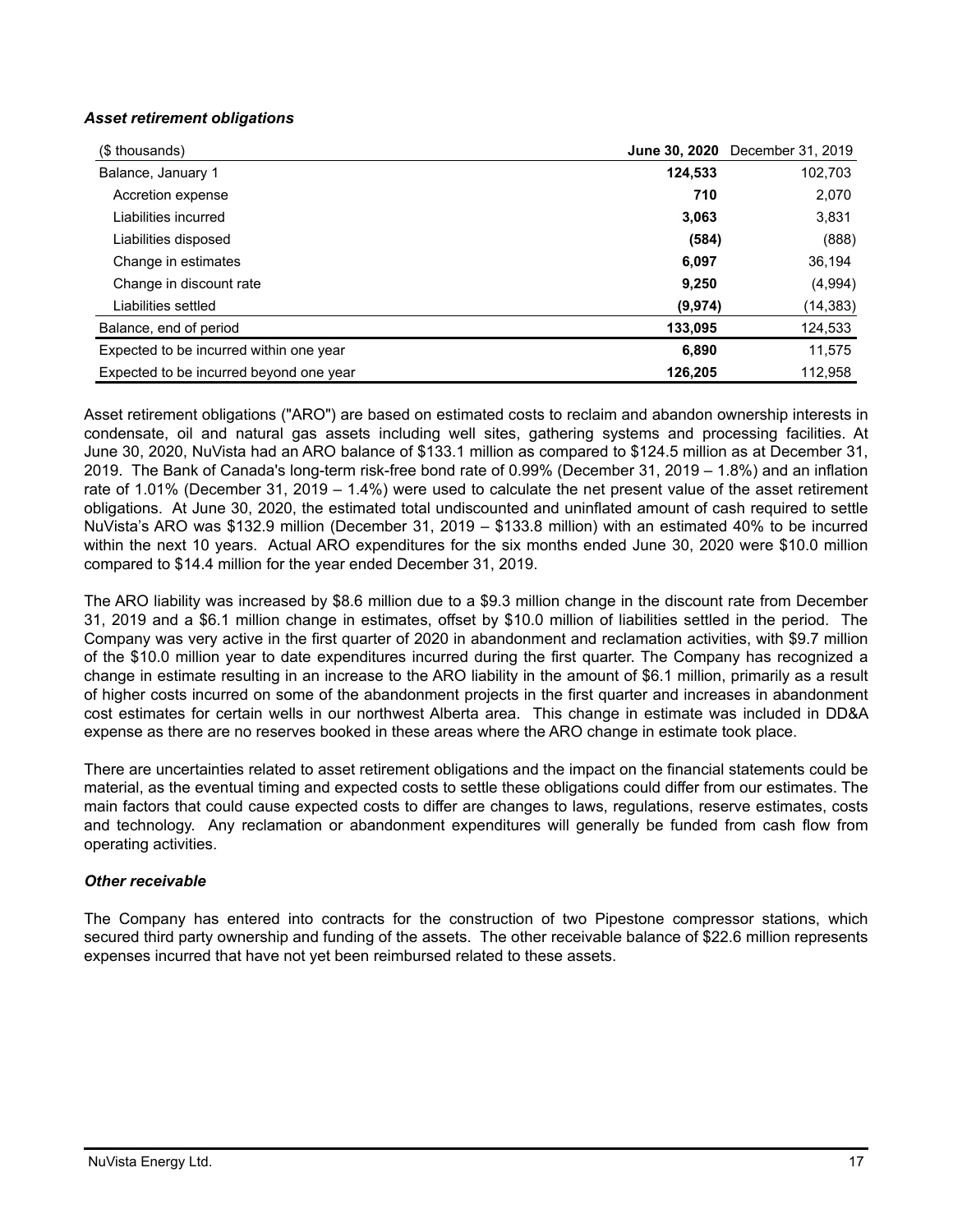# *Capital expenditures*

|                                     | Three months ended June 30 |                 |        |                 | Six months ended June 30 |                 |         |                 |
|-------------------------------------|----------------------------|-----------------|--------|-----------------|--------------------------|-----------------|---------|-----------------|
| (\$ thousands, except % amounts)    | 2020                       | $%$ of<br>total | 2019   | $%$ of<br>total | 2020                     | $%$ of<br>total | 2019    | $%$ of<br>total |
| Land and retention costs            | 57                         |                 | 97     |                 | 87                       |                 | 914     |                 |
| Geological and geophysical          | 1.007                      | 5               | 1.741  | 2               | 2.832                    | 2               | 3.866   | $\mathcal{P}$   |
| Drilling and completion             | 9.928                      | 48              | 60.926 | 68              | 115.825                  | 77              | 159.574 | 86              |
| Facilities and equipment            | 9,721                      | 47              | 26.243 | 30              | 30.547                   | 21              | 21.170  | 12              |
| Corporate and other                 | 52                         |                 | 185    |                 | 206                      |                 | 245     |                 |
| Capital expenditures <sup>(1)</sup> | 20.765                     |                 | 89,192 |                 | 149.497                  |                 | 185.769 |                 |

<sup>(1)</sup> Non-GAAP measure that does not have any standardized meaning under IFRS and therefore may not be comparable to similar measures presented by other companies where similar terminology is used. Reference should be made to the section entitled "Non-GAAP measurements".

Capital expenditures for the three and six months ended June 30, 2020 were \$20.8 million and \$149.5 million, compared to \$89.2 million and \$185.8 million in the comparative periods of 2019. Included in facilities and equipment in the year ended December 31, 2019 is a credit of \$14.2 million for costs incurred in 2018 that have been reclassified to other receivable. The Company focused the majority of its second quarter capital expenditures on facilities, tie-ins and the completion of the Q1 drilling program.

Of the \$149.5 million capital spent to date in 2020, \$149.2 million was classified as property, plant and equipment additions, and \$0.3 million was classified as exploration and evaluation asset additions.

During the 6 months ended June 30, 2020, the Company entered into a non cash land swap valued at \$9.5 million and the disposition of ARO liabilities, resulting in an accounting loss of \$\$2.8 million.

#### *Right-of-use assets and lease liabilities*

In accordance with the adoption of IFRS 16 - *Leases*, on January 1, 2019, the Company recognized right-of-use assets and lease liabilities for our head and field office leases. In the three months ending September 30, 2019, the Company recognized a gas processing lease associated with the start up of the Pipestone compressor, and a gas transportation lease associated with the pipeline that connects the Pipestone compressor to the SemCAMS Wapiti plant.

At June 30, 2020, the total right-of-use asset, net of impairment expenses recorded in the first quarter of \$23.2 million is \$89.3 million. The total lease liability is \$117.9 million, of which \$4.4 million is classified as a current liability.

#### *Deferred income taxes*

Primarily as a result of the impairment expense recognized in the first quarter of 2020 the Company recorded a deferred tax recovery of \$69.2 million in the first quarter that eliminated the deferred tax liability balance at December 31, 2019. Projected future cash flows at current commodity price forecasts are less than the Company's total tax pool balance of \$1.7 billion and as a result, the Company has not recognized a deferred income tax asset. In the prior year comparative period the Company recorded deferred tax recoveries of \$14.1 million and a deferred tax liability of \$26.1 million. The combined federal and provincial corporate tax rate for 2020 is 25.0%.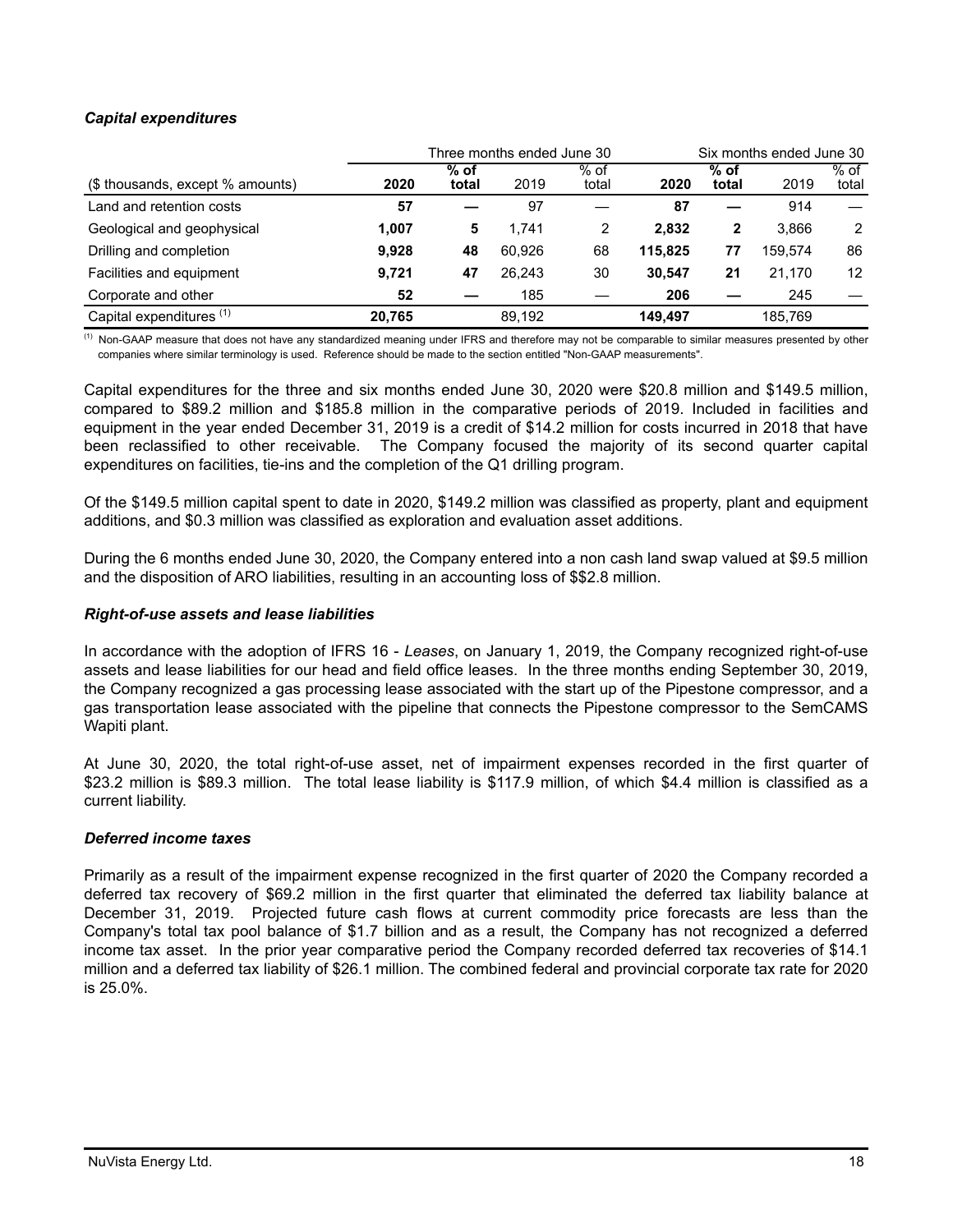# *Net earnings (loss)*

|                                          |           | Three months ended June 30 | Six months ended June 30 |           |  |
|------------------------------------------|-----------|----------------------------|--------------------------|-----------|--|
| (\$ thousands, except per share amounts) | 2020      | 2019                       | 2020                     | 2019      |  |
| Net earnings (loss)                      | (80, 422) | 9.301                      | (869, 169)               | (26, 626) |  |
| Per share - basic                        | (0.36)    | 0.04                       | (3.85)                   | (0.12)    |  |
| Per share - diluted                      | (0.36)    | 0.04                       | (3.85)                   | (0.12)    |  |

For the three months ended June 30, 2020 the net loss compared to the prior year comparative period net earnings is primarily a result of a \$50.8 million increase in the unrealized hedging loss, decreased adjusted funds flow and a decrease in the deferred income tax recovery, offset by decreased DD&A & impairment.

For the six months ended June 30, 2020, the increase in net loss compared to the prior year comparative period is primarily as a result of decreased adjusted funds flow and increased DD&A & impairment, offset by a \$72.6 million increase in the unrealized gain and an increase in the deferred income tax recovery.

The net earnings (loss) reported is significantly impacted by impairment expense and unrealized gains (losses) on financial derivatives recognized at each period end as a result of the market to market values or fair value of financial derivative contracts in place at each period end. Before taxes and excluding impairment expense and unrealized gains (losses) on financial derivatives there was a net loss of \$31.1 million and \$36.2 million for the three and six months ended June 30, 2020 and a net loss of \$6.3 million and net gain of \$12.7 million for the prior year comparative periods. Impairment expense is a result of market conditions at a given point in time, causing downward pressures on market capitalization, forward pricing and the valuation of reserves, which could change at some point in the future. The unrealized market to market values are a function of highly volatile commodity prices, resulting in significant variances in the values from quarter to quarter. The financial derivatives contracts are in place to provide greater adjusted funds flow stability and certainty. Over the past five years, NuVista has a cumulative realized gain on financial derivatives in the amount of \$73.3 million.

# *Liquidity and capital resources*

# *Long-term debt (credit facility)*

At June 30, 2020, the Company had a \$475 million (December 31, 2019 - \$550 million) extendible revolving term credit facility available from a syndicate of Canadian chartered banks. Borrowing under the credit facility may be made by prime loans, bankers' acceptances and/or US libor advances. These advances bear interest at the bank's prime rate and/or at money market rates plus a borrowing margin. The credit facility is secured by a first floating charge debenture, general assignment of book debts and NuVista's properties and equipment. The credit facility has a tenor of two years and is subject to an annual review by the lenders, at which time the lenders can extend the revolving period or can request conversion to a one year term loan. During the revolving period, a review of the maximum borrowing amount occurs semi-annually on November 30 and May 31. During the term period, no principal payments would be required until a year after the revolving period matures on the annual renewal date of May 31, in the event the credit facility is reduced or not renewed. As such, the credit facility is classified as long-term. The credit facility does not contain any financial covenants but NuVista is subject to various industry standard non-financial covenants. Compliance with these covenants is monitored on a regular basis and as at June 30, 2020, NuVista was in compliance with all covenants.

In May 2020, NuVista completed the annual review of its borrowing base with its lenders and the lenders approved a decrease to the revolving term credit facility of \$550 million to \$475 million. The next semi-annual review is scheduled for on or before November 30, 2020. There are no assurances the facility size will remain at the current level at the next renewal date.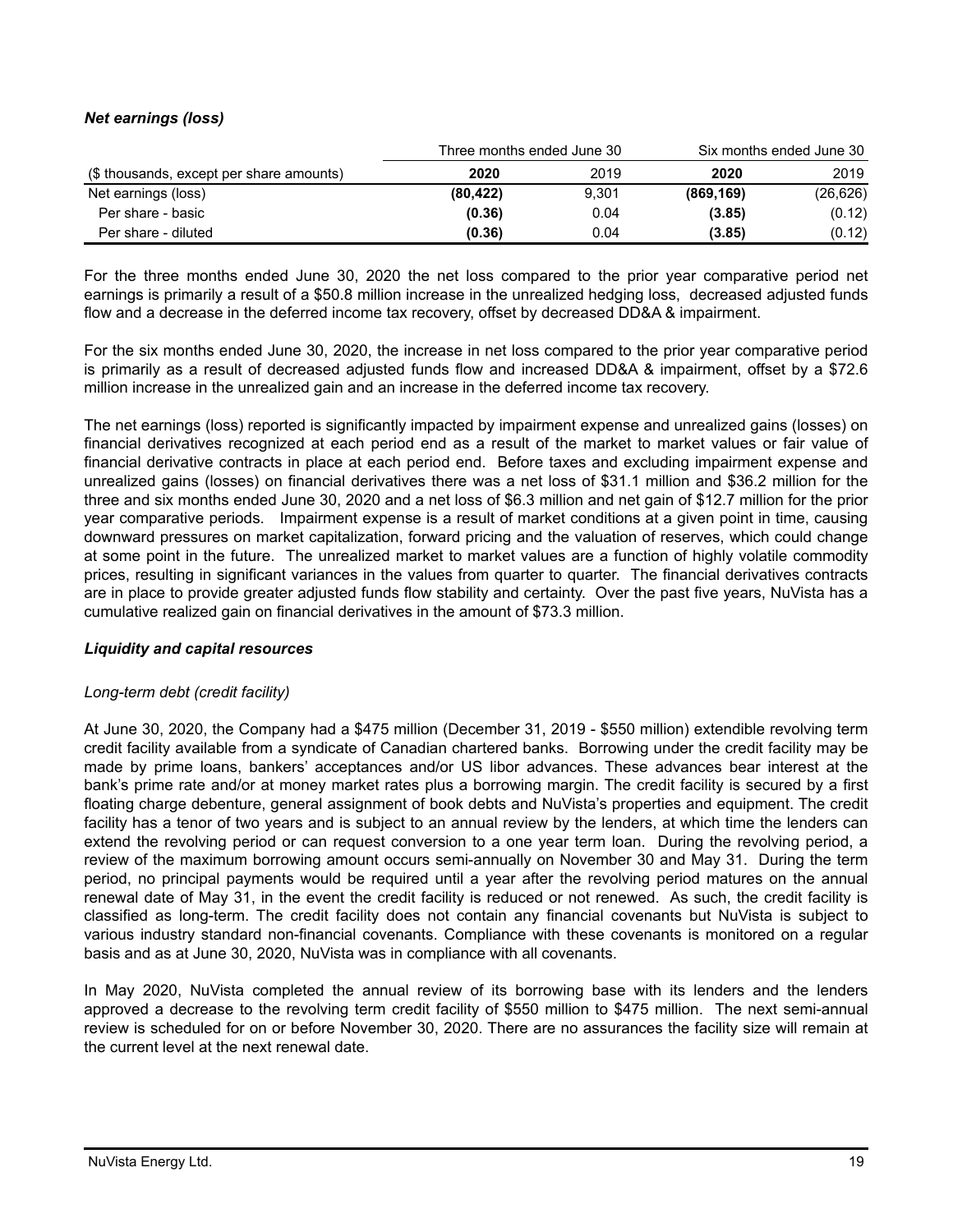#### *Senior unsecured notes*

On March 2, 2018, the Company issued \$220.0 million aggregate principal amount of 6.50% senior unsecured notes due March 2, 2023 ("2023 Notes"). Proceeds net of costs amounted to \$215.1 million. Interest is payable semi-annually in arrears. The 2023 Notes are fully and unconditionally guaranteed as to the payment of principal and interest, on a senior unsecured basis by the Company. There are no maintenance or financial covenants.

The 2023 Notes are non-callable by the Company prior to March 2, 2020. At any time on or after March 2, 2020, the Company may redeem all or part of the 2023 Notes at the redemption prices set forth in the table below plus any accrued and unpaid interest:

| 12 month period ended: | Percentage |
|------------------------|------------|
| March 2, 2021          | 103.250%   |
| March 2, 2022          | 101.625%   |
| March 2, 2023          | 100.000%   |

If a change of control occurs, each holder of the 2023 Notes will have the right to require the Company to purchase all or any part of that holder's 2023 Notes for an amount in cash equal to 101% of the aggregate principal repurchased plus accrued and unpaid interest.

The following is a summary of total market capitalization, net debt, and net debt to annualized current quarter adjusted funds flow:

| (\$ thousands)                                                      | June 30, 2020 | December 31, 2019 |
|---------------------------------------------------------------------|---------------|-------------------|
| Basic common shares outstanding                                     | 225,716       | 225,592           |
| Share price <sup>(1)</sup>                                          | 0.76          | 3.19              |
| Total market capitalization                                         | 171,544       | 719,638           |
| Cash and cash equivalents, accounts receivable and prepaid expenses | (42, 919)     | (62, 772)         |
| Other receivable                                                    | (22, 579)     | (10, 301)         |
| Accounts payable and accrued liabilities                            | 75,877        | 110,144           |
| Long-term debt (credit facility)                                    | 428,770       | 306,274           |
| Senior unsecured notes                                              | 217,183       | 216,771           |
| <b>Other liabilities</b>                                            | 557           | 1,859             |
| Net debt $(2)$                                                      | 656,889       | 561,975           |
| Annualized current quarter adjusted funds flow                      | 60,460        | 280,320           |
| Net debt to annualized current quarter adjusted funds flow          | 10.9          | 2.0               |

(1) Represents the closing share price on the Toronto Stock Exchange on the last trading day of the period.

<sup>(2)</sup> Non-GAAP measure that does not have any standardized meaning under IFRS and therefore may not be comparable to similar measures presented by other companies where similar terminology is used. Reference should be made to the section entitled "Non-GAAP measurements".

#### *Net debt*

In light of historically low oil and condensate prices, NuVista is currently focused on maintaining sufficient liquidity to support both our on-going operations and a minimal capital program. For the remaining six months of 2020, NuVista plans to incur capital expenditures of approximately \$20 to \$25 million which is less than our anticipated adjusted funds flow at strip pricing over the same time period. As a result our net debt is expected to decrease from June 30, 2020 to the end of 2020. At June 30, 2020, NuVista had drawn \$428.8 million on its credit facility and had outstanding letters of credit of \$19.3 million which reduces the room available on the credit facility, leaving \$27.0 million of unused capacity based on the committed credit facility of \$475.0 million.

NuVista plans to monitor its 2020 business plan and continue to adjust its 2020 budgeted capital program of \$165 to \$175 million in the context of commodity prices and net debt levels.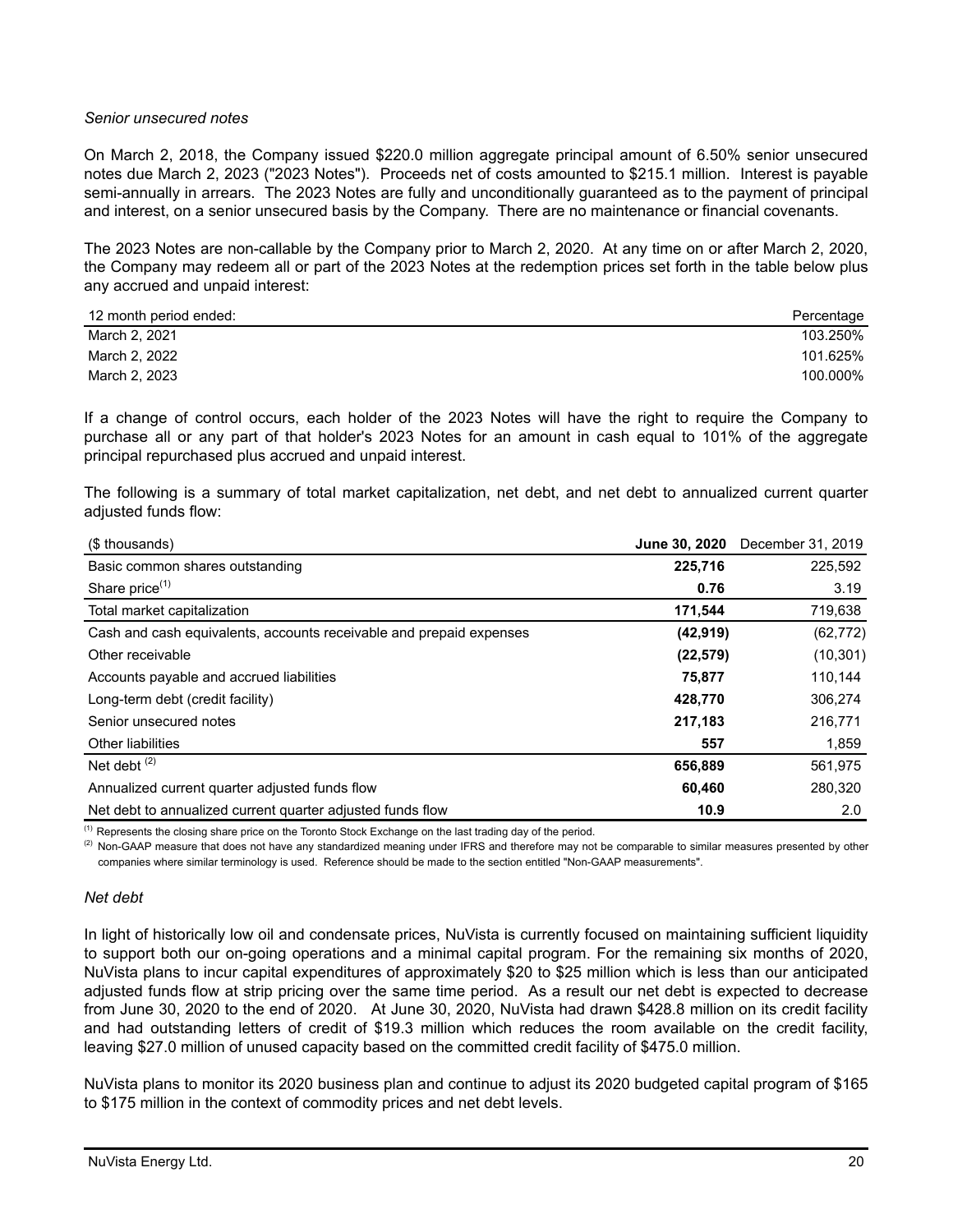#### *Share Capital*

As at June 30, 2020, there were 225.7 million common shares outstanding. In addition, there were 7.6 million stock options with an average exercise price of \$5.20 per option, 1.4 million RSAs, and 2.0 million PSAs outstanding.

#### *Commitments*

NuVista enters into contract obligations as part of conducting business. The following is a summary of NuVista's contractual obligations and commitments as at June 30, 2020:

| (\$ thousands)                   | Total     | 2020   | 2021    | 2022    | 2023    | 2024    | Thereafter |
|----------------------------------|-----------|--------|---------|---------|---------|---------|------------|
| Transportation <sup>(1)</sup>    | 917.679   | 44.603 | 112.512 | 105.499 | 84.321  | 81.032  | 489.712    |
| Processing $(1)$                 | 1.043.875 | 29.049 | 73,206  | 82.610  | 89.092  | 89.921  | 679.997    |
| Office lease $(2)$               | 5.615     | 445    | 938     | 948     | 999     | 857     | 1.428      |
| Total commitments <sup>(3)</sup> | 1.967.169 | 74.097 | 186,656 | 189.057 | 174.412 | 171.810 | 1,171,137  |

 $<sup>(1)</sup>$  Certain of the transportation and processing commitments are secured by outstanding letters of credit of \$18.6 million at June 30, 2020</sup> (December 31, 2019 - \$7.3 million).

<sup>(2)</sup> Represents the undiscounted future commitments of variable operating expenses related to the Company's office leases.

<sup>(3)</sup> Excludes commitments recognized within lease liabilities.

#### *Off "balance sheet" arrangements*

NuVista has certain commitments which are reflected in the contractual obligations and commitments table, which were entered into in the normal course of operations. Most transportation and processing commitments have been treated as operating leases whereby the payments are included in operating or transportation expenses.

#### *Quarterly financial information*

The following table highlights NuVista's performance for the eight quarterly reporting periods from September 30, 2018 to June 30, 2020:

| (\$ thousands, except)                 | 2020          |          | 2019     |         |               | 2018          |         |         |
|----------------------------------------|---------------|----------|----------|---------|---------------|---------------|---------|---------|
| per share amounts)                     | <b>Jun 30</b> | Mar 31   | Dec 31   | Sep 30  | <b>Jun 30</b> | <b>Mar 31</b> | Dec 31  | Sep 30  |
| Production (Boe/d)                     | 50.922        | 52,080   | 57,010   | 51,819  | 50.391        | 43,839        | 49.060  | 40,080  |
| Petroleum and natural gas<br>revenues  | 67.399        | 127,152  | 163.278  | 138,771 | 143.948       | 139.488       | 143.006 | 150,956 |
| Net earnings (loss)                    | (80, 422)     | 788,747) | (29,557) | (7,650) | 9,301         | (35,927)      | 104.086 | 3,467   |
| Per basic share                        | (0.36)        | (3.50)   | (0.13)   | (0.03)  | 0.04          | (0.16)        | 0.46    | 0.02    |
| Cash flow from operating<br>activities | 8.555         | 57.345   | 80,321   | 48.998  | 81.235        | 53,302        | 70.447  | 51,740  |
| Per basic share                        | 0.04          | 0.25     | 0.36     | 0.22    | 0.36          | 0.24          | 0.31    | 0.28    |
| Adjusted funds flow (1)                | 15,115        | 50.868   | 70.080   | 59.799  | 64,318        | 71,654        | 63.635  | 72,610  |
| Per basic share                        | 0.07          | 0.23     | 0.31     | 0.27    | 0.29          | 0.32          | 0.28    | 0.39    |

(1) Non-GAAP measure that does not have any standardized meaning under IFRS and therefore may not be comparable to similar measures presented by other companies where similar terminology is used. Reference should be made to the section entitled "Non-GAAP measurements".

NuVista's Montney production volumes have been increasing with substantially all of the Company's capital expenditures allocated to the Wapiti Montney area, related successful drilling and production performance, asset acquisitions and the construction of a compressor station in that core area. Production from Wapiti Montney in 2019 is 96% of total production. Over the prior eight quarters, quarterly revenue has been in a range of \$67.4 million to \$163.3 million with revenue primarily influenced by production volumes and commodity prices. Net earnings (losses) have been in a range of a net loss of \$788.7 million to net earnings of \$104.1 million with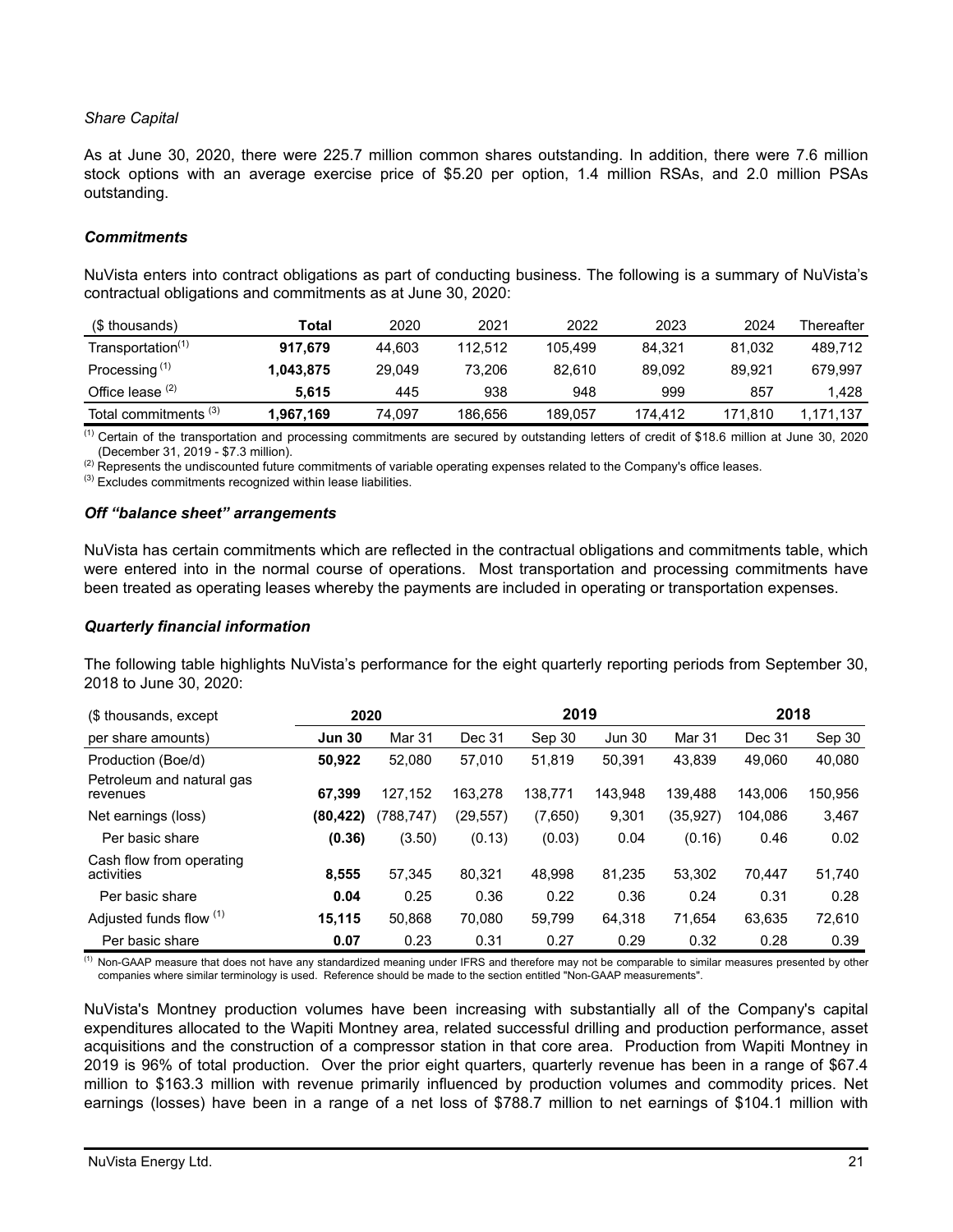earnings primarily influenced by realized and unrealized gains and losses on financial derivatives, commodity prices, impairments, production volumes, and deferred income taxes.

#### *Non-GAAP measurements*

The Company uses terms that are commonly used in the oil and natural gas industry, but do not have any standardized meaning as prescribed by IFRS and therefore may not be comparable with the calculations of similar measures for other entities. Management believes that the presentation of these non-GAAP measures provide useful information to investors and shareholders as the measures provide increased transparency and the ability to better analyze performance against prior periods on a comparable basis.

The following list identifies the non-GAAP measures included in NuVista's MD&A, a description of how the measure has been calculated, a discussion of why management has deemed the measure to be useful and a reconciliation to the most comparable GAAP measure.

#### *Adjusted funds flow*

NuVista has calculated adjusted funds flow based on cash flow provided by operating activities, excluding changes in non-cash working capital, asset retirement expenditures and environmental remediation recovery, as management believes the timing of collection, payment, and occurrence is variable and by excluding them from the calculation, management is able to provide a more meaningful measure of NuVista's operations on a continuing basis. More specifically, expenditures on asset retirement obligations may vary from period to period depending on the Company's capital programs and the maturity of its operating areas, while environmental remediation recovery relates to an incident that management doesn't expect to occur on a regular basis. The settlement of asset retirement obligations is managed through NuVista's capital budgeting process which considers its available adjusted funds flow.

Adjusted funds flow as presented is not intended to represent operating cash flow or operating profits for the period nor should it be viewed as an alternative to cash flow from operating activities, per the statement of cash flows, net earnings (loss) or other measures of financial performance calculated in accordance with GAAP. Adjusted funds flow per share is calculated based on the weighted average number of common shares outstanding consistent with the calculation of net earnings (loss) per share. Refer to Note 14 "Capital Management" in the financial statements.

NuVista considers adjusted funds flow to be a key measure that provides a more complete understanding of the Company's ability to generate cash flow necessary to finance capital expenditures, expenditures on asset retirement obligations, and meet its financial obligations.

The following table provides a reconciliation between the non-GAAP measure of adjusted funds flow to the more directly comparable GAAP measure of cash flow from operating activities:

|                                        | Three months ended June 30 |          | Six months ended June 30 |          |
|----------------------------------------|----------------------------|----------|--------------------------|----------|
| (\$ thousands)                         | 2020                       | 2019     | 2020                     | 2019     |
| Cash provided by operating activities  | 8,555                      | 81,235   | 65.900                   | 134,537  |
| Add back:                              |                            |          |                          |          |
| Asset retirement expenditures          | 240                        | 437      | 9.974                    | 13,115   |
| Change in non-cash working capital (1) | 6,320                      | (17,354) | (9,891)                  | (11,680) |
| Adjusted funds flow                    | 15,115                     | 64.318   | 65,983                   | 135,972  |
| Adjusted funds flow \$/Boe             | 3.27                       | 14.01    | 7.04                     | 15.93    |
| Adjusted funds flow per share, basic   | 0.07                       | 0.29     | 0.29                     | 0.60     |
| Adjusted funds flow per share, diluted | 0.07                       | 0.29     | 0.29                     | 0.60     |

 $(1)$  Refer to Note 19 "Supplemental cash flow information" in the financial statements.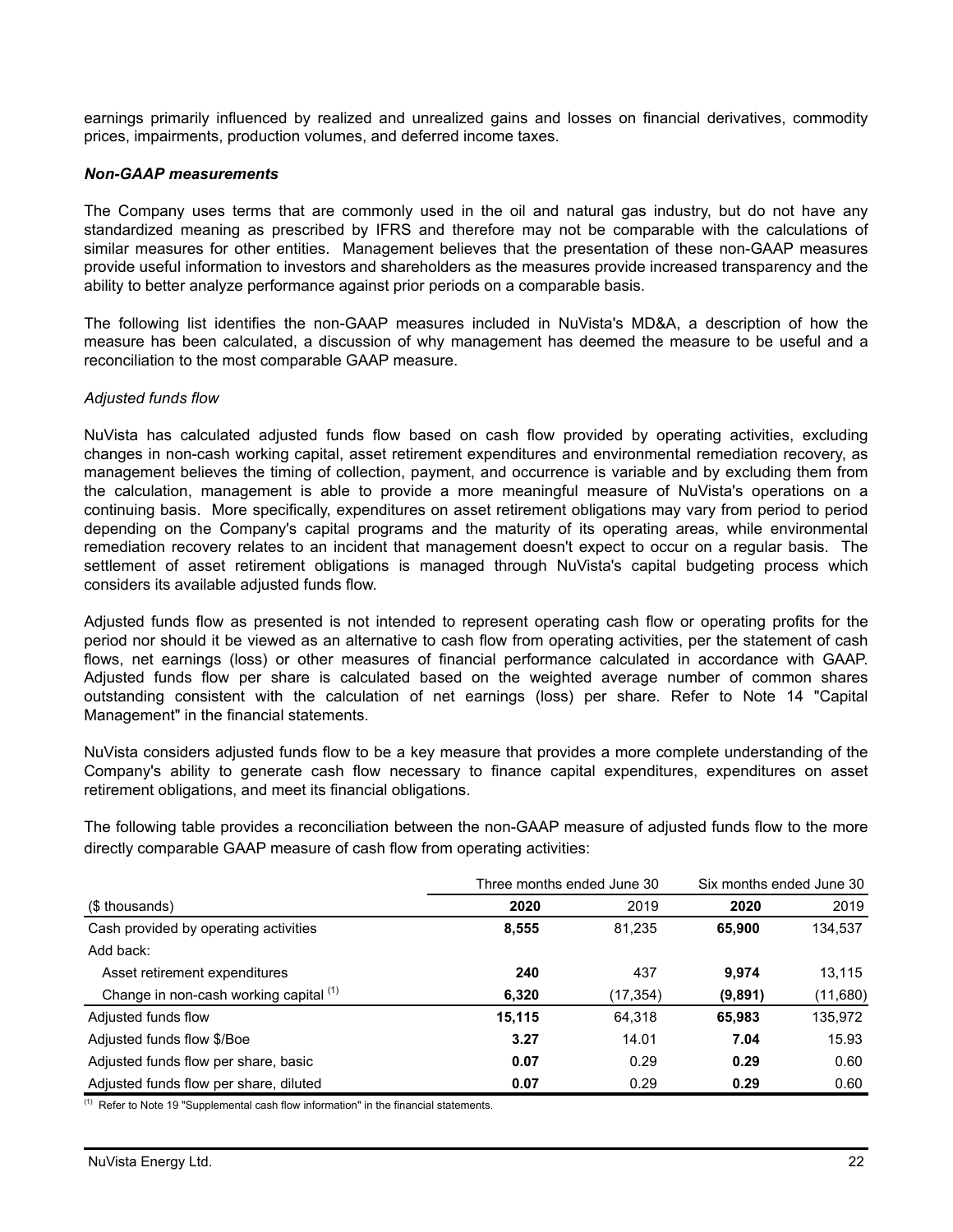# *Operating netback and Corporate netback ("netbacks")*

NuVista reports netbacks on a total dollar and per Boe basis. Operating netback is calculated as petroleum and natural gas revenues including realized financial derivative gains/losses, less royalties, transportation and operating expenses. Corporate netback is operating netback less general and administrative, deferred share units, interest and lease finance expense. Netbacks per Boe are calculated by dividing the netbacks by total production volumes sold in the period.

NuVista adopted IFRS 16 - *Leases* using the modified retrospective approach, whereby the cumulative effect of initially applying the standard was recognized as an increase to right-of-use assets with a corresponding increase to lease liabilities, with no impact to opening retained earnings. Prior year comparative information has not been restated.

Management feels both operating and corporate netbacks are key industry benchmarks and measures of operating performance for NuVista that assists management and investors in assessing NuVista's profitability, and are commonly used by other petroleum and natural gas producers. The measurement on a Boe basis assists management and investors with evaluating NuVista's operating performance on a comparable basis.

The following table provides a reconciliation between the non-GAAP measures of operating and corporate netback to the most directly comparable GAAP measure of net earnings (loss) for the period:

|                                                      | Three months ended June 30 |          | Six months ended June 30 |           |  |
|------------------------------------------------------|----------------------------|----------|--------------------------|-----------|--|
| (\$ thousands)                                       | 2020                       | 2019     | 2020                     | 2019      |  |
| Net earnings (loss) and comprehensive income (loss)  | (80, 422)                  | 9,301    | (869, 169)               | (26, 626) |  |
| Add back:                                            |                            |          |                          |           |  |
| Depletion, depreciation, amortization and impairment | 45,026                     | 68,644   | 1,005,105                | 120,421   |  |
| Exploration and evaluation                           |                            |          |                          | 977       |  |
| Loss (gain) on property dispositions                 | (578)                      |          | 2,759                    | (1,934)   |  |
| Share-based compensation                             | 1,702                      | 1,122    | 1,588                    | 2,669     |  |
| Unrealized loss (gain) on financial derivatives      | 49,362                     | (1,484)  | (7, 138)                 | 65,420    |  |
| Deferred income tax recovery                         |                            | (14,084) | (69, 174)                | (26, 135) |  |
| General and administrative expenses                  | 3,173                      | 4,020    | 7,318                    | 8,237     |  |
| Financing costs                                      | 10,743                     | 7,829    | 20,981                   | 15,293    |  |
| Operating netback                                    | 29,006                     | 75,348   | 92,270                   | 158,322   |  |
| Deduct:                                              |                            |          |                          |           |  |
| General and administrative expenses                  | (3, 173)                   | (4,020)  | (7, 318)                 | (8,237)   |  |
| Deferred share units recovery (expense)              | (274)                      | 368      | 1,302                    | 241       |  |
| Interest and lease finance expense                   | (10, 444)                  | (7,378)  | (20,271)                 | (14, 354) |  |
| Corporate netback                                    | 15,115                     | 64,318   | 65,983                   | 135,972   |  |

# *Capital expenditures*

Capital expenditures are equal to cash flow used in investing activities, excluding changes in non-cash working capital and other receivable. Any expenditures on the other receivable are being refunded to NuVista and are therefore included under current assets. NuVista considers capital expenditures to be a useful measure of cash flow used for capital reinvestment.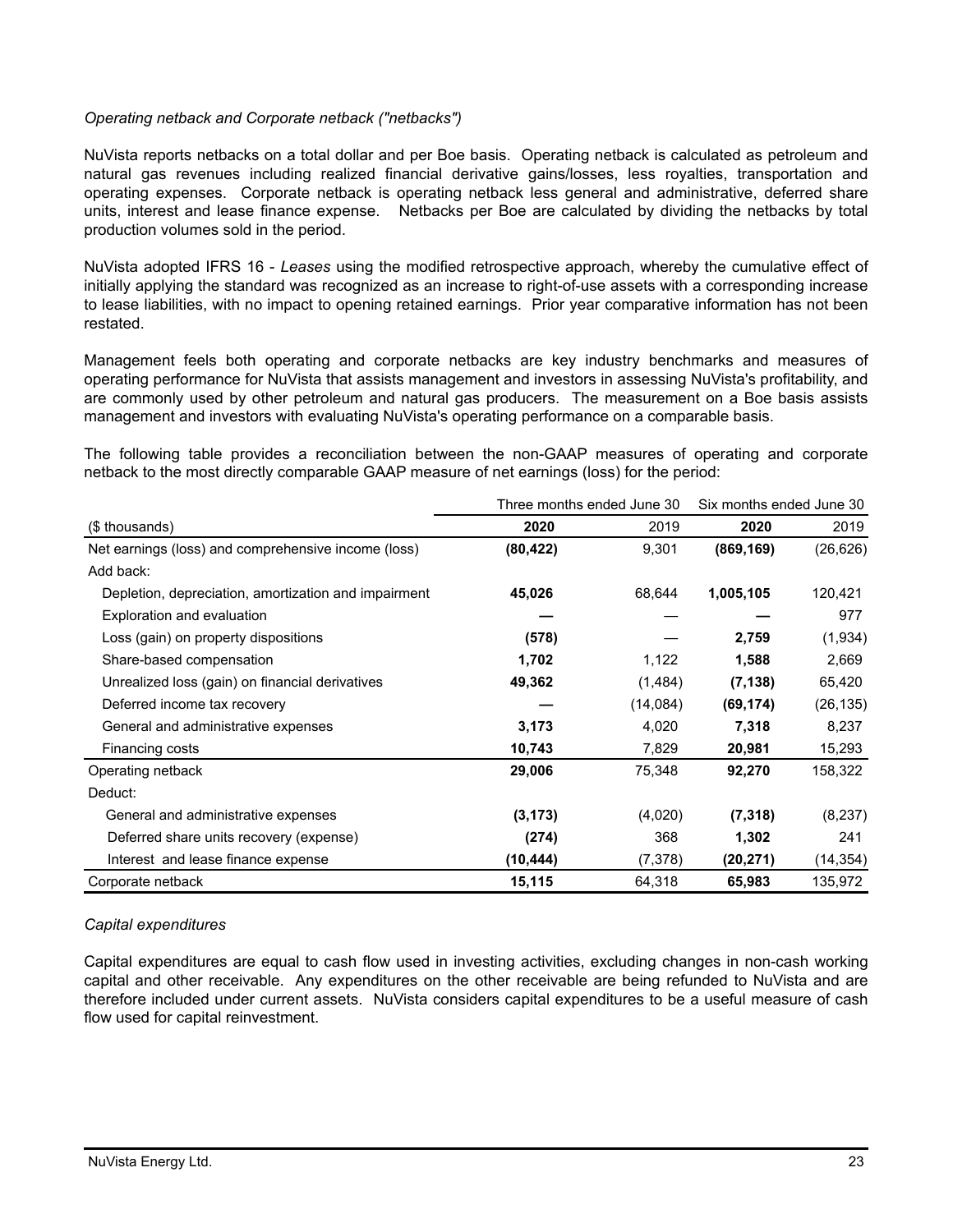The following table provides a reconciliation between the non-GAAP measure of capital expenditures to the most directly comparable GAAP measure of cash flow used in investing activities for the period:

|                                        | Three months ended June 30 |           | Six months ended June 30 |            |
|----------------------------------------|----------------------------|-----------|--------------------------|------------|
| (\$ thousands)                         | 2020                       | 2019      | 2020                     | 2019       |
| Cash flow used in investing activities | (41, 126)                  | (86, 676) | (186, 975)               | (209, 318) |
| Changes in non-cash working capital    | 22,961                     | 13.005    | 25,200                   | 342        |
| Other receivable                       | (2,600)                    | (15, 521) | 12.278                   | 23,221     |
| Property dispositions                  |                            |           |                          | (14)       |
| Capital expenditures                   | (20,765)                   | (89, 192) | (149.497)                | (185, 769) |

#### *Net debt*

NuVista has calculated net debt based on cash and cash equivalents, accounts receivable and prepaid expenses, accounts payable and accrued liabilities, other receivable, long-term debt (credit facility) and senior unsecured notes.

Net debt is used by management to provide a more complete understanding of the Company's capital structure and provides a key measure to assess the Company's liquidity. Management has excluded the current and long term financial instrument commodity contracts as they are subject to a high degree of volatility prior to ultimate settlement. Similarly, management has excluded the current and long term portion of asset retirement obligations as these are estimates based on management's assumptions and subject to volatility based on changes in cost and timing estimates, the risk-free rate and inflation rate.

The following table shows the composition of the non-GAAP measure of net debt with GAAP components from the balance sheet:

| (\$ thousands)                                                      | <b>June 30, 2020</b> | December 31, 2019 |
|---------------------------------------------------------------------|----------------------|-------------------|
| Cash and cash equivalents, accounts receivable and prepaid expenses | (42, 919)            | (62, 772)         |
| Other receivable                                                    | (22, 579)            | (10, 301)         |
| Accounts payable and accrued liabilities                            | 75.877               | 110.144           |
| Long-term debt (credit facility)                                    | 428.770              | 306,274           |
| Senior unsecured notes                                              | 217.183              | 216,771           |
| Other liabilities                                                   | 557                  | 1,859             |
| Net debt                                                            | 656.889              | 561,975           |

# *Critical accounting estimates*

The preparation of the financial statements requires management to make judgments, estimates and assumptions that affect the application of accounting policies and the reported amounts of assets, liabilities, income and expenses. Actual results may differ from these estimates. Estimates and underlying assumptions are reviewed on an ongoing basis. Revisions to accounting estimates are recognized in the year in which the estimates are revised and in any future years affected. During the three months ended March 31, 2020, the World Health Organization declared COVID-19 to be a pandemic. Responses to the spread of COVID-19 have resulted in a sudden decline in economic activity and resulted in a significant increase in economic uncertainty. In addition, oil prices have declined dramatically due to the global oil price war and decline in demand due to COVID-19. These events have resulted in a volatile and challenging economic environment which has adversely affected the Company's operational results and financial position. Estimates and judgments made by management in the preparation of the interim financial statements are increasingly difficult and subject to a higher degree of measurement uncertainty during this volatile period.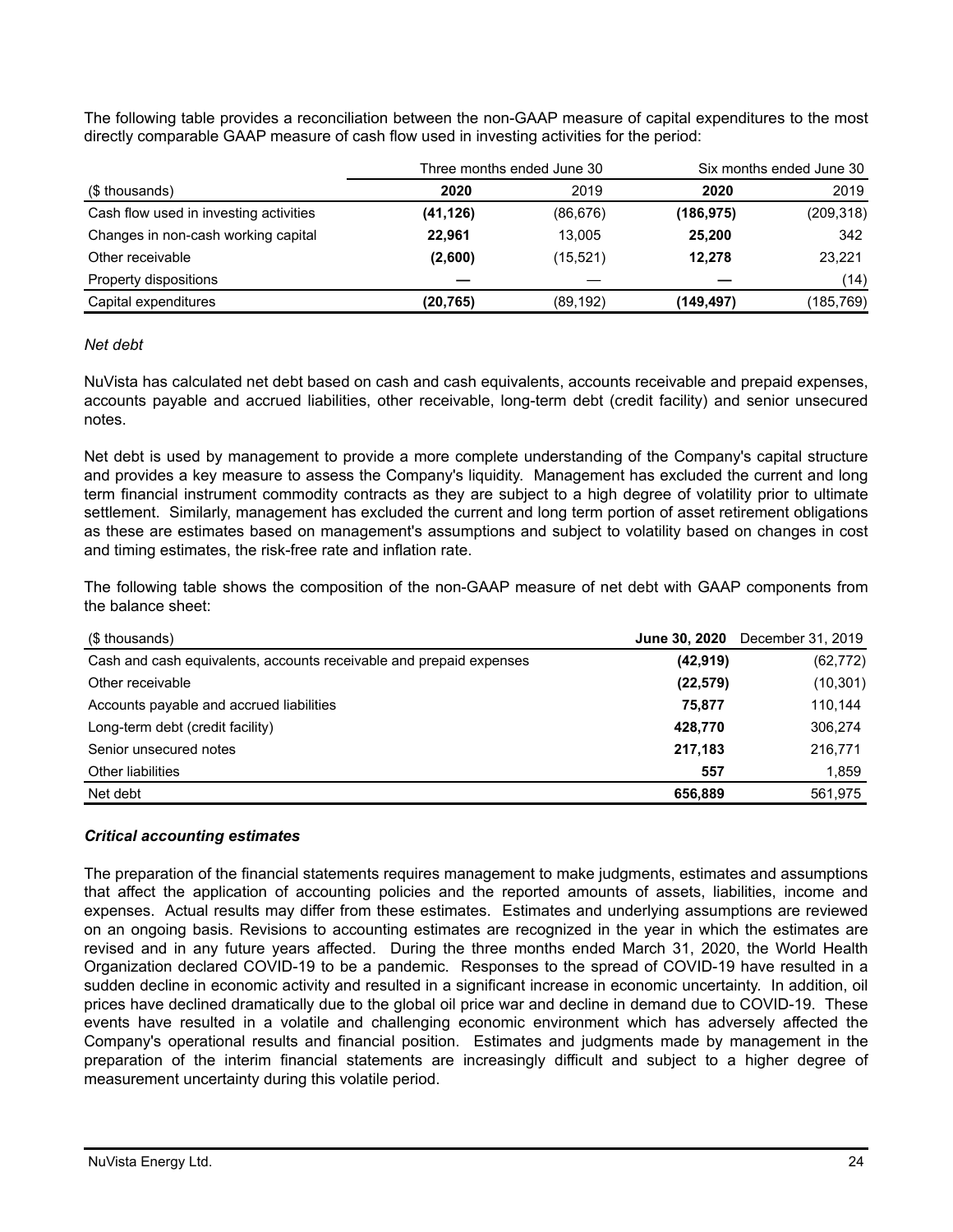Further information on our critical accounting policies and estimates can be found in the notes to the audited annual financial statements and MD&A for the year ended December 31, 2019.

#### *Disclosure controls and internal controls over financial reporting*

NuVista's President and Chief Executive Officer ("CEO") and Vice President, Finance and Chief Financial Officer ("CFO") are responsible for establishing and maintaining disclosure controls and procedures and internal controls over financial reporting as defined in National Instrument 52-109. NuVista's CEO and CFO have designed disclosure controls and procedures, or caused them to be designed under their supervision, to provide reasonable assurance that information required to be disclosed by NuVista in its filings or other reports filed or submitted by it under securities legislation is recorded, processed, summarized and reported within the time periods specified in the securities legislation and is accumulated and communicated to NuVista's management, including its certifying officers, as appropriate to allow timely decisions regarding required disclosure. The CEO and CFO have concluded, based on their evaluation as of the end of the period covered by the interim and annual filings that the Company's disclosure controls and procedures are effective.

The CEO and CFO have also designed internal controls over financial reporting, or caused them to be designed under their supervision, to provide reasonable assurance regarding the reliability of NuVista's financial reporting and the preparation of financial statements for external purposes in accordance with GAAP and includes those policies and procedures that:

(a) pertain to the maintenance of records that in reasonable detail accurately and fairly reflect the transactions and dispositions of the assets of NuVista;

(b) are designed to provide reasonable assurance that transactions are recorded as necessary to permit preparation of the financial statements in accordance with GAAP, and that receipts and expenditures of NuVista are being made only in accordance with authorizations of management and directors of NuVista; and

(c) are designed to provide reasonable assurance regarding prevention or timely detection of unauthorized acquisition, use or disposition of NuVista's assets that could have a material effect on the annual financial statements.

NuVista has designed its internal controls over financial reporting based on the Committee of Sponsoring Organizations of the Treadway Commission (2013). During the three and six months ended June 30, 2020, there have been no changes to NuVista's internal controls over financial reporting that have materially or are reasonably likely to materially affect the internal controls over financial reporting; the CEO and CFO have concluded that the internal controls over financial reporting are effective.

Because of their inherent limitations, disclosure controls and procedures and internal control over financial reporting may not prevent or detect misstatements, error or fraud. Control systems, no matter how well conceived or operated, can provide only reasonable, not absolute assurance, that the objectives of the control system are met.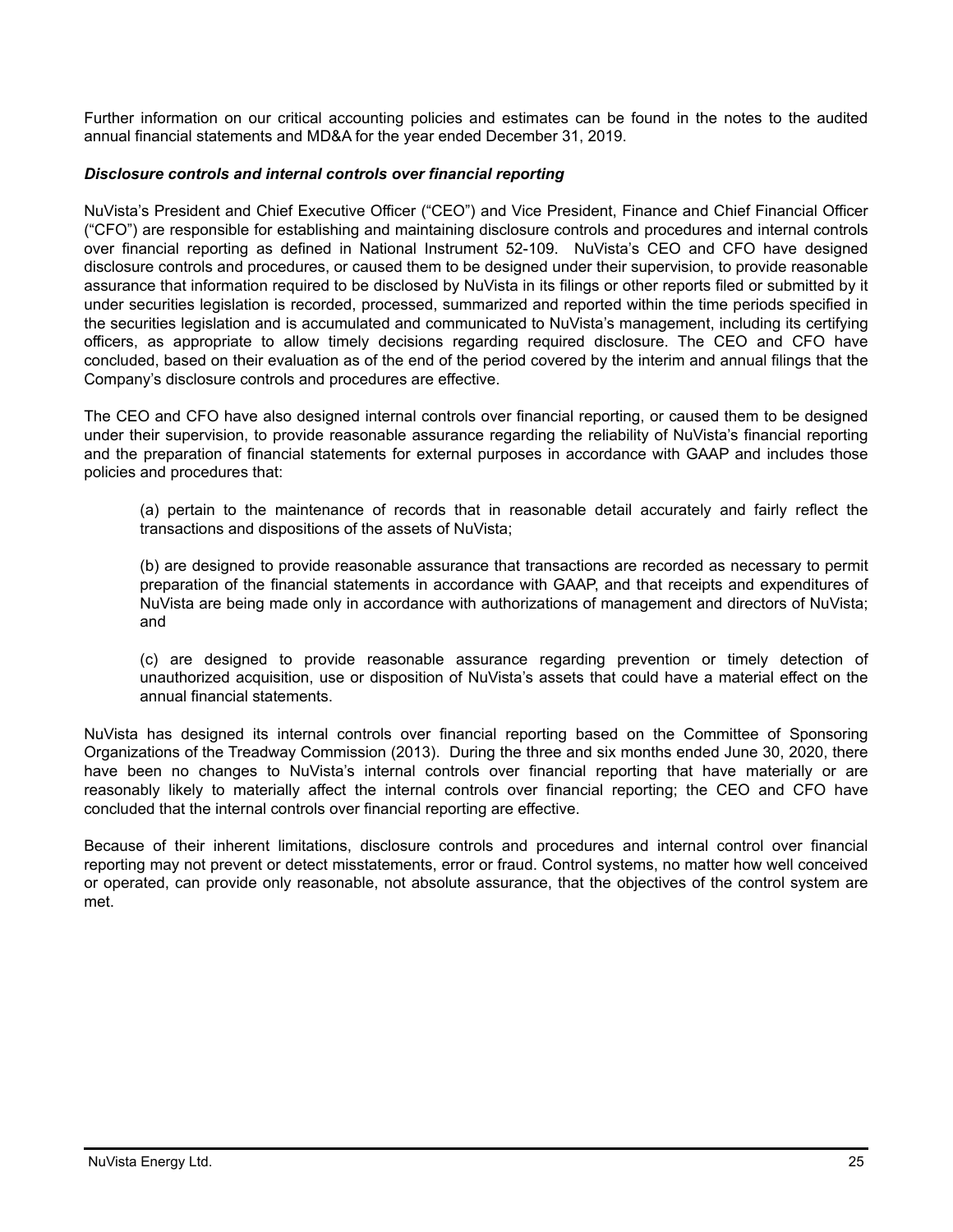# *Assessment of business risks*

In March 2020, the COVID-19 outbreak was declared a pandemic by the World Health Organization. In addition, global commodity prices have declined significantly due to a disputes between major oil producing countries combined with the impact of the COVID-19 pandemic. Governments worldwide, including those in Canada have enacted emergency measures to combat the spread of the virus. These measures, which include the implementation of travel bans, self-imposed quarantine periods and social distancing, have caused material disruption to businesses globally resulting in an economic slowdown. Governments and central banks have reacted with significant monetary and fiscal interventions designed to stabilize economic conditions however the success of these interventions is not currently determinable. The current challenging economic climate may have significant adverse impacts on NuVista including, but not exclusively:

- material declines in revenue and cash flows;
- declines in revenue and operating activities could result in increased impairment charges, and restrictions in lending agreements and reduced capital programs;
- increased risk of non-performance by NuVista's purchasers which could materially increase the risk of non-payment of accounts receivable and customer defaults; and
- if the situation continues for prolonged periods it could have a material impact on profitability, liquidity, and in the longer term could risk the ability to continue as a going concern for exploration and production companies, including NuVista.

Although the economy has recently begun to reopen and government authorities are easing restrictions, the situation remains dynamic and the ultimate duration and magnitude of the impact on the economy and the financial effect on NuVista is not known at this time.

Estimates and judgments made by management in the preparation of the financial statements are increasing difficult and subject to a higher degree of measurement uncertainty during this volatile period.

The following are the primary risks associated with the business of NuVista. Most of these risks are similar to those affecting others in the conventional oil and natural gas sector. NuVista's financial position and results of operations are directly impacted by these factors:

- Operational risk associated with the production of oil and natural gas;
- Operational risk associated with third party facility outages and downtime;
- Reserves risk with respect to the quantity and quality of recoverable reserves;
- Commodity risk as crude oil, condensate and natural gas prices and differentials fluctuate due to market forces;
- Financial risk such as volatility of the Cdn/US dollar exchange rate, interest rates and debt service obligations;
- Risk associated with the re-negotiation of NuVista's credit facility and the continued participation of NuVista's lenders;
- Market risk relating to the availability of transportation systems to move the product to market;
- Our ability to satisfy our obligations under our firm commitment transportation and processing arrangements;
- Environmental and safety risk associated with well operations and production facilities;
- Changing government regulations relating to royalty legislation, income tax laws, incentive programs, operating practices, fracturing regulations and environmental protection relating to the oil and natural gas industry;
- Labour risk related to availability, productivity and retention of qualified personnel;
- Widening concerns over climate change, fossil fuel consumption, green house gas emissions, and water and land use could lead governments to enact additional laws, regulations and costs or taxes that may be applicable to NuVista; and
- Changes to environmental regulations related to climate change could impact the demand for, development of or quality of NuVista's petroleum products, or could require increased capital expenditures, operating expenses, asset retirement obligations and costs, which could result in increased costs which would reduce the profitability and competitiveness of NuVista if commodity prices do not rise